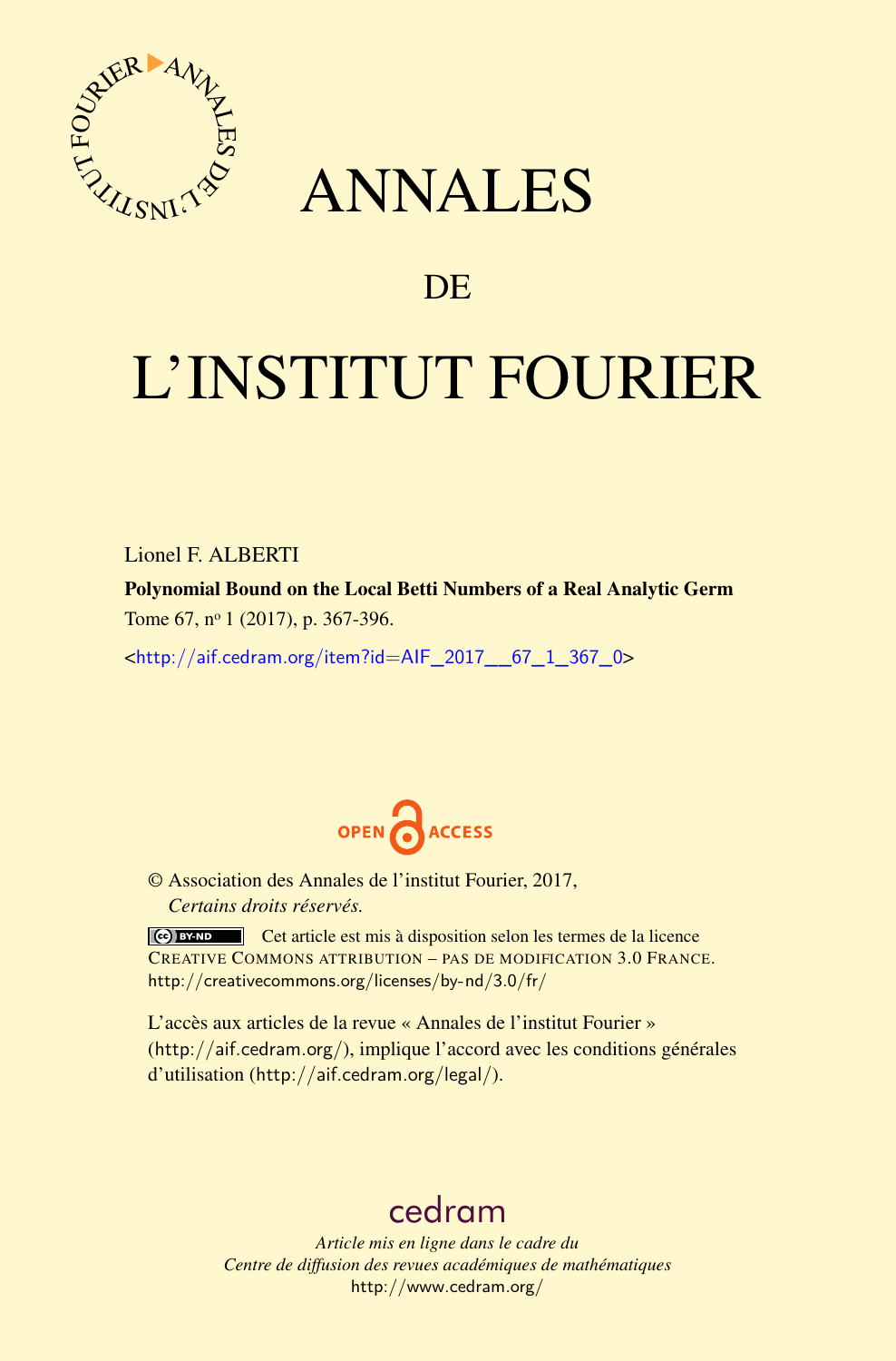#### POLYNOMIAL BOUND ON THE LOCAL BETTI NUMBERS OF A REAL ANALYTIC GERM

#### **by Lionel F. ALBERTI**

ABSTRACT. — This paper proves the existence of a bound on the sum of local Betti numbers of a real analytic germ by a polynomial function of the multiplicity of the germ. This result can be interpreted as a localization of the classical Oleinik– Petrovsky bound (aka. Thom–Milnor bound) on the sum of Betti numbers of a semi-algebraic set. The key elements of the proof are the tangent cone of the germ, the Thom–Mather topological trivialization theorem, the Oleinik–Petrovsky bound, and a result by D. Mumford and J. Heintz bounding the degrees of the generators of an ideal by a polynomial function of the geometric degree of its associated variety. Our result is then applied to yield bounds on known geometric invariants: the Lipschitz–Killing invariants, and the Vitushkin variations.

Résumé. — Cet article borne de manière explicite la somme des nombres de Betti locaux d'un germe analytique réel par un polynôme en la multiplicité du germe. Ce résultat peut être interprété comme une localisation de la borne classique d'Oleinik–Petrovsky (ou borne de Thom–Milnor) de la somme des nombres de Betti d'un ensemble semi-algébrique. Les éléments clefs de la preuve sont le cône tangent du germe, le théorème de trivialité topologique de Thom–Mather, la borne d'Oleinik–Petrovsky, et un résultat de D. Mumford et J. Heintz bornant le degré des générateurs d'un idéal par un polynôme en la multiplicité du degré géométrique de la variété qui lui est associée. Le résultat est ensuite utilisé pour borner des invariants géométriques connus : les invariants de Lipschitz–Killing et les variations de Vitushkin.

#### **Introduction**

Experience from the complex case shows that multiplicity is key to controlling the local Betti numbers. In the real case, there are also results localizing the Oleinik–Petrovsky bound. In [\[16\]](#page-29-0), F. Loeser presents bounds in terms of the monodromy and homological invariants. In [\[7\]](#page-29-1), R.N. Draper

Keywords: multiplicity, analytic germ, Betti number, Thom–Mather, topological triviality, Thom–Milnor, Lipschitz–Killing, Vitushkin.

Math. classification: 32B10, 32S30, 32C05, 49Q15, 58K60, 58K65.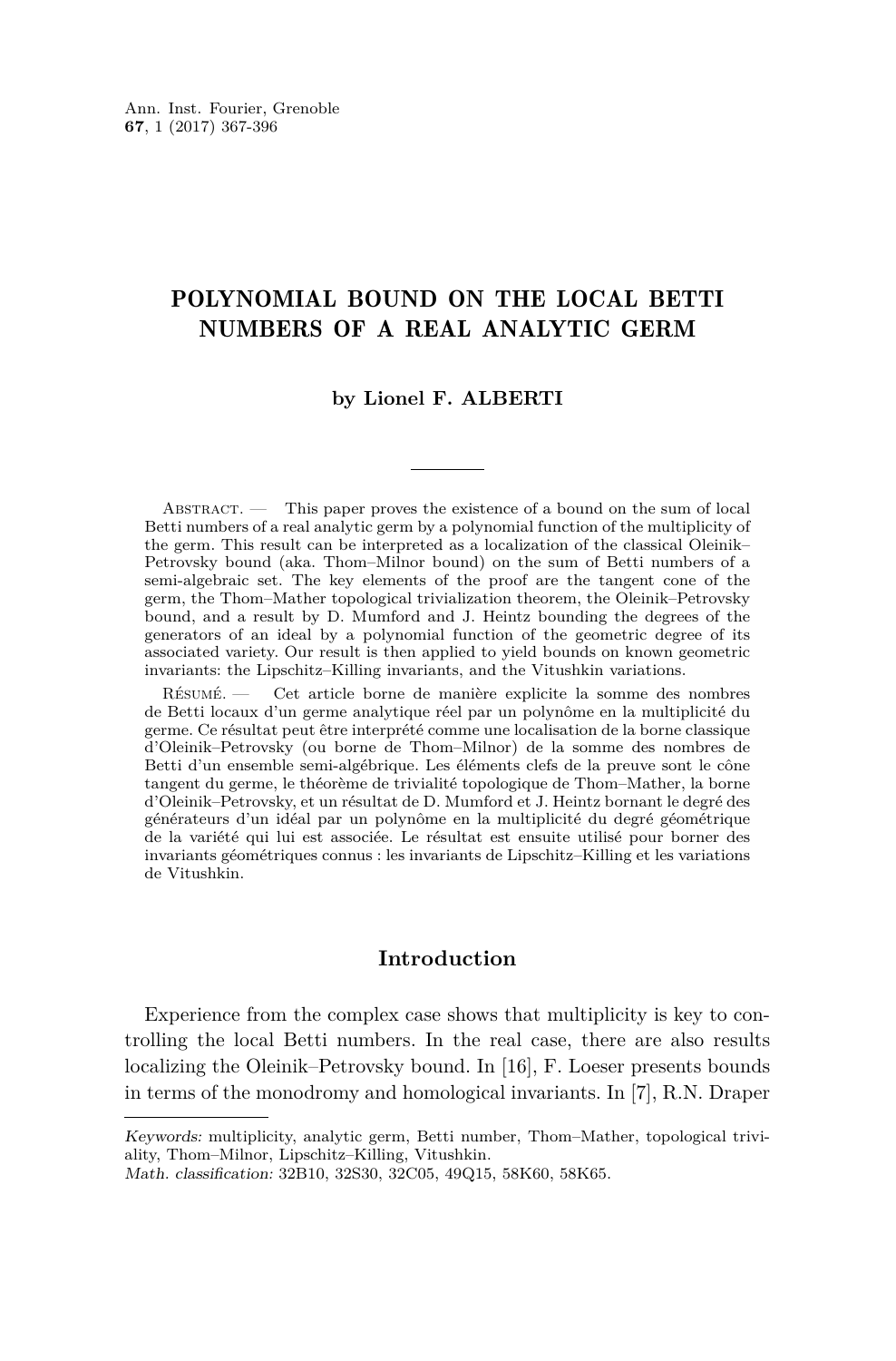carries out a very thorough investigation of multiplicity from another angle, and characterizes it in several different manners, such as the Lelong number (see [\[7,](#page-29-1) Theorem 7.3]), and with a similar approach as ours, as the geometric degree of the tangent cone to the germ by looking at the local ring of the germ (see [\[7,](#page-29-1) Theorem 6.5]). It is thus natural to think that the multiplicity could be used to bound the sum of local Betti numbers in the real case too. However, we show it is in fact not always possible to do so.

We first give a set of sufficient conditions on the dimension of the singular locus of the tangent cone for a polynomial bound in the multiplicity to exist (Theorem [1.13\)](#page-6-0). The proof is carried out in Section [2](#page-8-0) by applying the Thom–Mather topological trivialization theorem ([\[11\]](#page-29-2), [\[17\]](#page-29-3)) to relate the topology of the germ to that of its tangent cone, followed by the Mumford– Heintz theorem ([\[13\]](#page-29-4), [\[19\]](#page-30-0)) and the Oleinik–Petrovsky bound to control the sum of local Betti numbers in the tangent cone and thus the original germ.

We then show that these conditions are actually optimal (Theorem [1.17\)](#page-8-1) in Section [3](#page-17-0) by exhibiting families of germs with constant multiplicity but arbitrarily large 0 *th* Betti number whenever the conditions of Theorem [1.13](#page-6-0) are not met.

Finally in Section [4,](#page-23-0) we apply our bound to interesting geometric invariants from singularity theory such as the local density of the germ (see  $[4, 6]$  $[4, 6]$  $[4, 6]$ ), and with greater generality, the Lipschitz–Killing curvature invariants ([\[2,](#page-29-7) [6,](#page-29-6) [23\]](#page-30-1), and Definition [4.1\)](#page-23-1) and the Vitushkin variations ([\[14,](#page-29-8) [23\]](#page-30-1), and Definition [4.2\)](#page-23-2). These quantities play an important role in defining notions of equisingularity for real varieties ([\[5,](#page-29-9) [6\]](#page-29-6)). The local number of connected components in a generic affine section is also relevant to localizing results on entropy by means of the Vitushkin variations (see [\[23,](#page-30-1) Theorem 3.5]). These quantities are linked to the local Betti numbers by an integral known as the local multidimensional Cauchy–Crofton formula  $([6]$  $([6]$  for the multidimensional case, and  $[4, 5]$  $[4, 5]$  $[4, 5]$  for the original result about the density only). It inherits its name from the classical Cauchy–Crofton formula (see [\[9\]](#page-29-10) or [\[10\]](#page-29-11)) which is a global quantity. The sum of Betti numbers bounds both the number of connected components which serves to define the Vitushkin variations and the Euler characteristic which serves to define the Lipschitz–Killing curvature invariants (the density being both a Vitushkin variation and a Lipschitz–Killing invariant). By the local multidimensional Cauchy–Crofton formula it is thus possible to derive sharp local bounds in terms of the multiplicity for the density, the Lipschitz– Killing invariants, and the Vitushkin variations.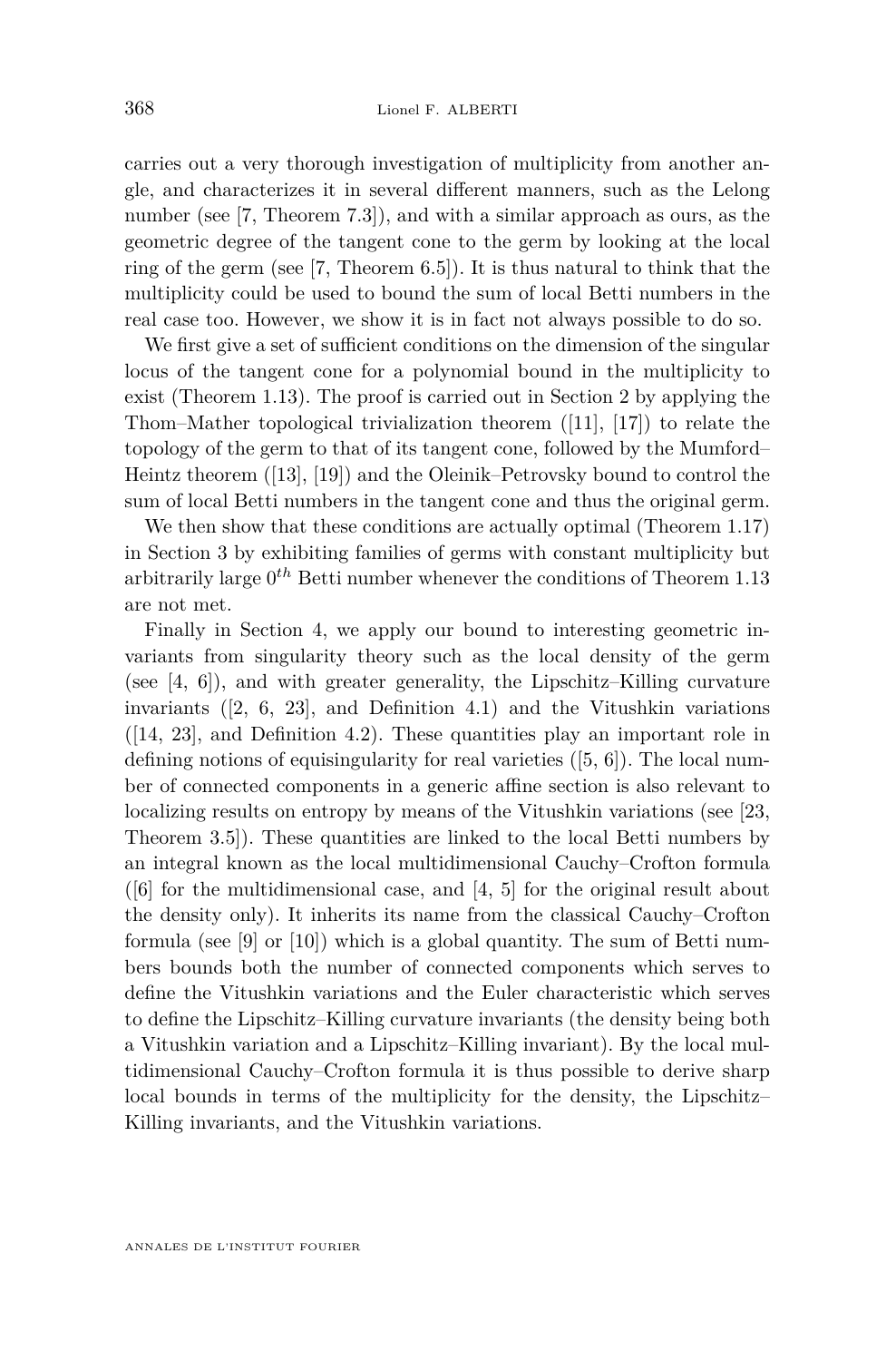#### **1. Statement of Main Results**

#### **1.1. Local Betti Numbers**

We set the following conventions:

- We will use the letter *X* for real varieties, *Z* for complex varieties, and *Y* for varieties that can be either real or complex.
- The symbol  $\mathbb{G}_{k,n}$  will denote the Grassmanian, and  $\overline{\mathbb{G}}_{k,n}$  the affine Grassmanian, which we will parametrize by  $D \in \mathbb{G}_{k,n}$  and  $t \in$  $D^{\perp}/\{0\}.$
- A property will be generically true iff it is true outside a set of measure zero (algebraically generic properties are thus a fortiori generic).

DEFINITION 1.1. — Let  $S \subset \mathbb{R}^n$  be a triangulable set. The *i*<sup>th</sup> Betti number  $\mathfrak{b}_i(S)$  of *S* is the rank of the *i*<sup>th</sup> homology group of *S*.

PROPOSITION 1.2 (Local Betti Numbers). — Let  $X \subset \mathbb{R}^n$  be an analytic germ at 0, let  $D \in \mathbb{G}_{k,n}$  and  $t \in D^{\perp}/\{0\}.$ 

Define the local directional Betti number  $\mathfrak{b}_i(X, D, t)$  as

$$
\mathfrak{b}_i(X,D,t) = \lim_{\epsilon \to 0} \lim_{\lambda \to 0} \mathfrak{b}_i(X \cap (\lambda t + D) \cap B_{0,\epsilon}),
$$

where  $\epsilon > 0$  and  $\lambda \in \mathbb{R}_+^*$ .

Define the local Betti number  $\mathfrak{b}_i(X, k)$  as the infimum of the constants *c* such that  $c \geq \mathfrak{b}_i(X, D, t)$  generically for  $(D + \lambda t) \in \mathbb{G}_{k,n}$ .

Then the limits defining  $\mathfrak{b}_i(X, D, t)$  always exist, and thus  $\mathfrak{b}_i(X, D, T)$ and  $\mathfrak{b}_i(X, k)$  are well-defined.

Proof. — The family  $(X \cap (\lambda t + D) \cap B_{0,\epsilon})_{\lambda,\epsilon}$  is subanalytic. We can thus apply Hardt's theorem which shows that there are only finitely many topological types over  $\lambda$  for each fixed  $\epsilon$ . The limit  $\lim_{|\lambda| \to 0} \mathfrak{b}_i(X \cap (\lambda t +$  $D$ )∩*B*<sub>0</sub>, $\epsilon$ ) thus exists for every  $\epsilon$ , and the function  $\epsilon \mapsto \lim_{|\lambda| \to 0} \mathfrak{b}_i(X \cap (\lambda t +$  $D$ ) ∩  $B_{0,\epsilon}$ ) is well-defined. Since limits can be written as first order logical formulas the graph of this function is also subanalytic, and thus analytic in a neighborhood of 0. Since the function is discrete (values in N) it is actually constant in this neighborhood, and the limit  $\lim_{\epsilon \to 0} \lim_{|\lambda| \to 0} \mathfrak{b}_i(X \cap (\lambda t +$  $D) \cap B_{0,\epsilon}$  exists.

Definition 1.3 (Local Sum of Betti Numbers). — Let the local sum of directional Betti numbers for *D* and *t* be

$$
\sum_{\mathfrak{b}} (X, D, t) = \sum_{i=0}^{n} \mathfrak{b}_i(X, D, t).
$$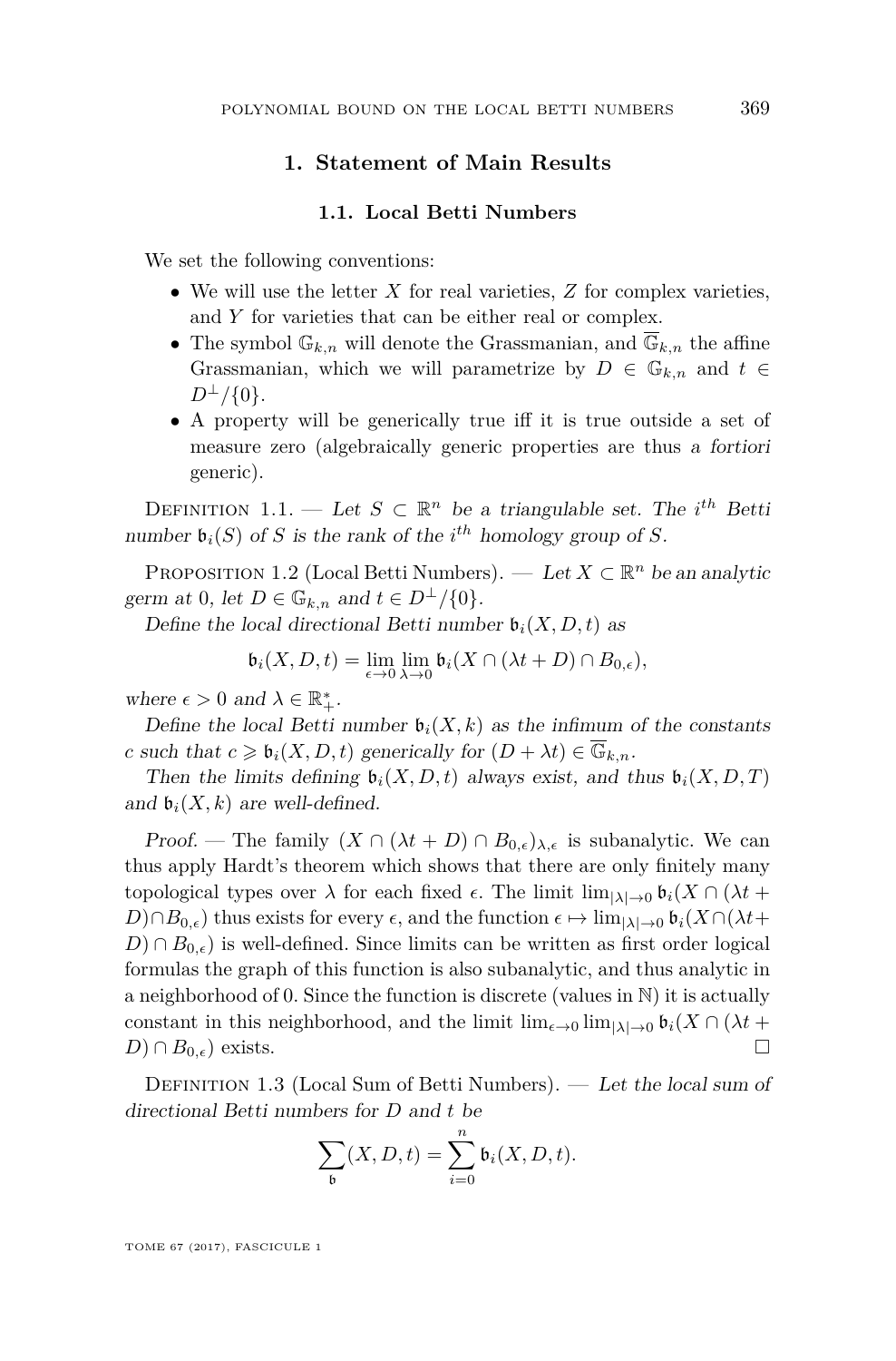Let the local sum of Betti numbers  $\sum_{\mathfrak{b}}(X,k)$  be the infimum of the constants  $c \in \mathbb{R}$  such that  $c \geq \sum_{\mathfrak{b}} (X, D, t)$  generically for  $(D + \lambda t) \in \overline{\mathbb{G}}_{k,n}$ .

Remark 1.4. — Let  $\sum_{\mathfrak{b}}^{\prime}(X,k) = \sum_{i=0}^{n} \mathfrak{b}_i(X,k)$ , the sum of local Betti numbers. Note that  $\sum_{\mathfrak{b}}(X,k) \geqslant \sum_{\mathfrak{b}}'(X,k)$  since  $\sum_{\mathfrak{b}}'(X,k)$  is a sum of infima and is thus less than  $\sum_{\mathfrak{b}}(X, k)$ , the infimum of the sum. This is why we choose to control the local sum of Betti numbers rather than the sum of local Betti numbers.

#### **1.2. Algebraic Tangent Cone**

As we mentioned earlier, for a real analytic germ *X*, it is not always possible to bound  $\mathfrak{b}_0(X,k)$  (hence  $\sum_{\mathfrak{b}}$ ) in terms of the multiplicity. We introduce the notion of algebraic tangent cone that will serve to formulate the condition under which a bound exists, and define the multiplicity of a germ in relation to it.

In the following,  $\mathbb K$  is a notation for  $\mathbb C$  or  $\mathbb R$ .

DEFINITION 1.5. — For any analytic germ at the origin  $f \in K((X_1, \ldots,$  $(X_n)$ , let  $\mu(f)$  denote the lowest total degree of the monomials of f, and let the initial part of  $f$ ,  $Init(f)$ , be the sum of the monomials of  $f$  with degree  $\mu(f)$ .

Since  $\mu(f)$  is the lowest degree of the monomials of f,  $\epsilon^{\mu(f)}$  can be factored out from the power series expansion of f at 0, and thus  $f(\epsilon X_1)$ ,  $\ldots$ ,  $\epsilon X_n$ / $\epsilon^{\mu(f)}$  is also an analytic germ in  $\mathbb{K}((X_1,\ldots,X_n,\epsilon))$  (hence well-defined at  $\epsilon = 0$ ). Based on this observation, we can define the conic blow-up of *f*:

<span id="page-4-0"></span>DEFINITION 1.6 (Conic Blow-up). — Let  $Y \in \mathbb{K}^n$  be an analytic germ at 0. Let  $\mathcal{J} \subset \mathbb{K}((X_1,\ldots,X_n))$  be the ideal of functions vanishing on Y. We define the conic blow-up ideal as

 $\tilde{J} = \{f(\epsilon X_1, \ldots, \epsilon X^n)/\epsilon^{\mu(f)} \mid f \in \mathcal{J}\} \subset \mathbb{K}((X_1, \ldots, X_n, \epsilon)).$ 

We call  $V(\tilde{J})$  the conic blow-up of Y, and we conceive of it as a family of varieties in  $\mathbb{K}^n$  over the dimension  $\epsilon \in \mathbb{K}$ , therefore we write

$$
(\tilde{Y}_{\epsilon})_{\epsilon \in \mathbb{K}} = V(\tilde{J}) \subset \mathbb{K}^n \times \mathbb{K},
$$

and  $\tilde{Y}_{\epsilon}$  denotes the fiber in  $\mathbb{K}^n$  defined by  $\tilde{J}$  with  $\epsilon$  fixed.

One can note that  $\tilde{Y}_0 = V(\{\text{Init}(f) \mid f \in \mathcal{J}\})$ , and  $\tilde{Y}_1 = Y$ . We will also use the fact that for all non-zero  $\epsilon$  the  $\tilde{Y}_\epsilon$ 's are homothetic to each other.

ANNALES DE L'INSTITUT FOURIER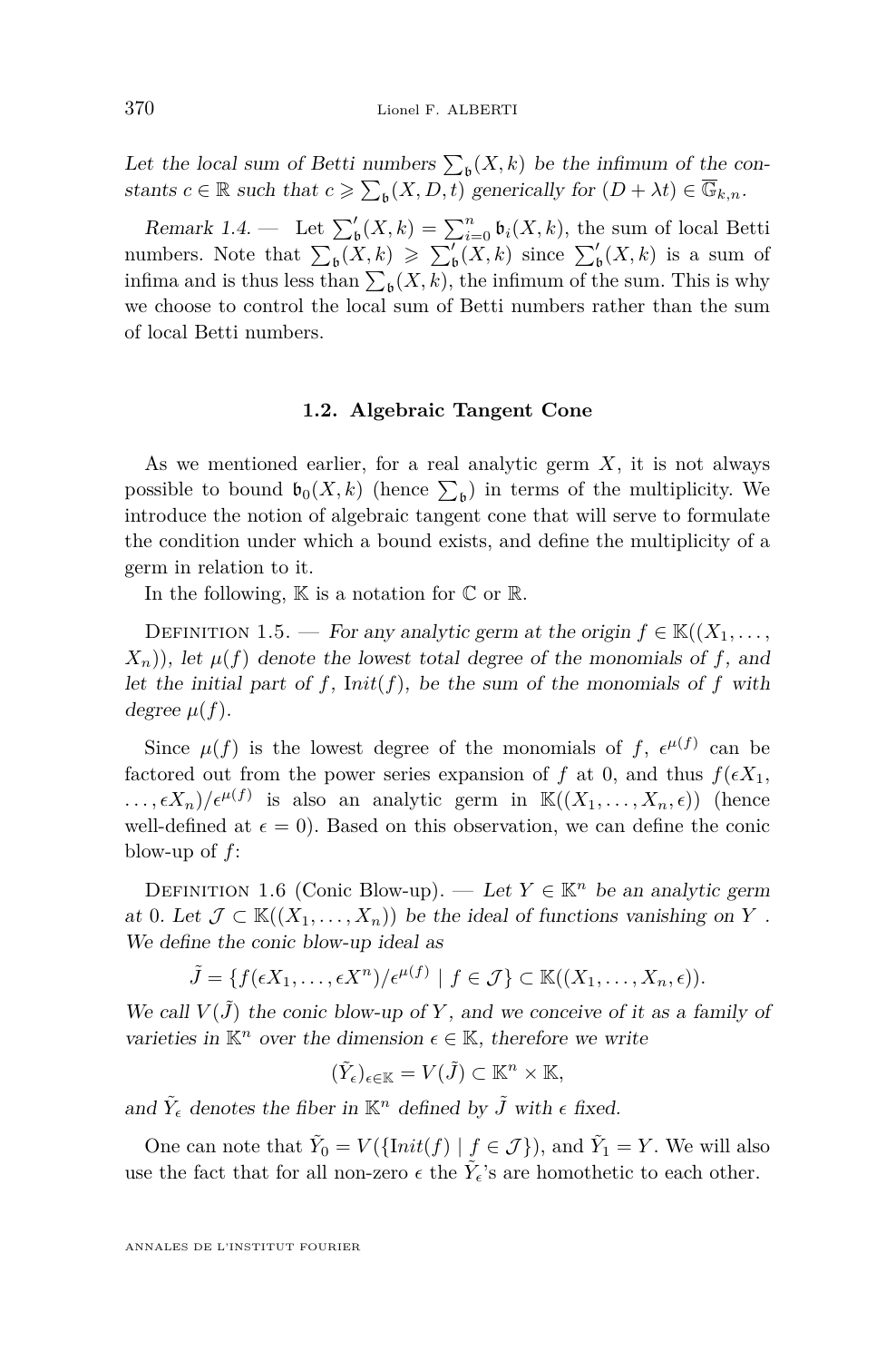DEFINITION 1.7 (Algebraic tangent cone). — Let  $Y \in \mathbb{K}^n$  be an analytic germ at 0. The algebraic tangent cone  $T(Y)$  of *Y* is defined as the scheme  $T(Y) = \tilde{Y}_0.$ 

Remark 1.8.  $\blacksquare$  It is worth noting that although *Y* is analytic,  $T(Y)$  is in fact algebraic because the initial parts of the defining analytic functions are polynomials. The geometric significance of this observation is given by a result by H. Whitney in [\[21,](#page-30-2) Theorem 5.8] which asserts that for a complex germ  $Z$ , the tangent cone  $T(Z)$  is equal to the set of limits of secants of the germ at 0. However, for a real analytic germ, the algebraic tangent cone may contain additional points that do not come from limits of secants.

We will repeatedly interpret cones as projective varieties and we introduce this definition to remove ambiguity:

DEFINITION 1.9 (Cone as Projective Variety). — Let  $C \subset \mathbb{K}^n$  be a cone centered at 0, then  $C^{\mathbb{P}}$  denotes its associated interpretation as a subset of  $\mathbb{P}^{n-1}(\mathbb{K}).$ 

We can now give a definition of the multiplicity based on the tangent cone. This approach stems from the work of R.N. Draper in [\[7\]](#page-29-1).

<span id="page-5-0"></span>PROPOSITION 1.10. — Let  $Z \subset \mathbb{C}^n$  be a complex analytic germ of dimension *d* at 0. Let *T* be the algebraic tangent cone to *Z*, and let  $T_d$  be the union of the components of *T* of dimension *d*.

Then for all  $D \in \mathbb{G}_{n-d+1,n}$  such that  $T_d^{\mathbb{P}} \cap D \subset \mathbb{P}^{n-1}(\mathbb{C})$  is a zerodimensional variety, the dimension over  $\mathbb C$  of the function sheaf of  $\left(T_d^{\mathbb P} \cap D \right)$ is always equal to the same integer  $\mu(Z)$ .

We call  $\mu(Z)$  the multiplicity of the germ *Z*. By extension, for  $X \subset \mathbb{R}^n$ a real analytic germ,  $\mu(X)$  denotes the multiplicity of the complexification of *X*.

Proof. — This is a straightforward consequence of the results in [\[7\]](#page-29-1): [\[7,](#page-29-1) Theorem 6.4] shows that the degree of the projective variety  $T_d^{\mathbb{P}}$  is equal to the degree of *Z* at 0, and then [\[7,](#page-29-1) Theorem 6.5] shows that the degree of *Z* at 0 is the multiplicity of the germ as defined classically by means of the Hilbert polynomial.

At this point we emphasize the use of the word scheme in the definition of the tangent cone: the tangent cone is not necessarily defined by a radical ideal. The properties of this potentially non-radical ideal are key to proving our results. For instance, for  $Z = V(x^2 - y^3)$  in  $\mathbb{C}^2$ ,  $T(Z) = x^2$ , and the multiplicity according to the previous definition is 2, not 1.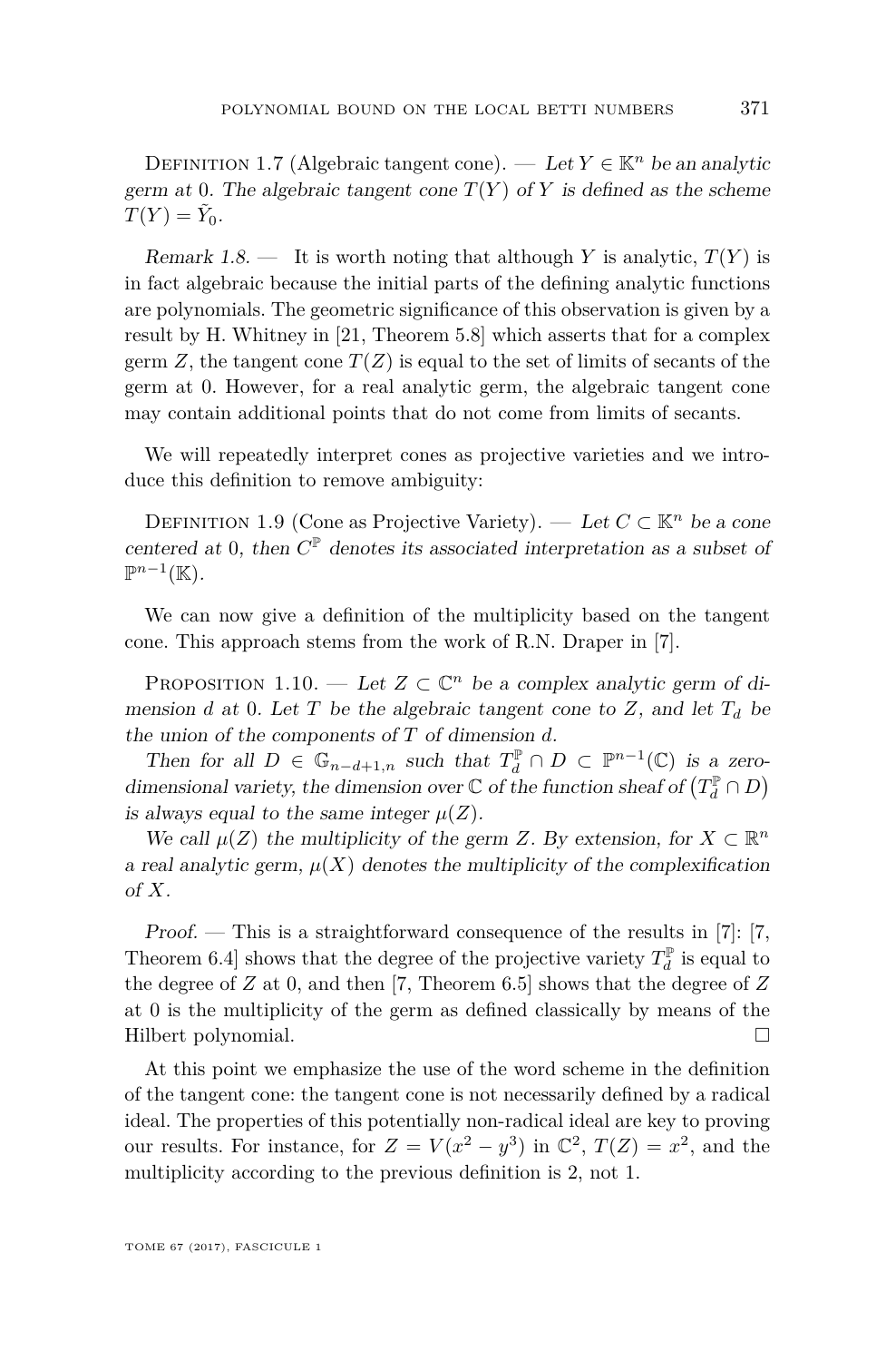With this distinction in mind, let us define the singular locus of the algebraic tangent cone:

DEFINITION 1.11 (Singularity of tangent cone).  $-$  Let T be the tangent cone for an analytic variety. We define Sing *T* as the singular locus of *T*: the points *p* where the local function sheaf at *p* is not regular.

Note that the previous definition is applicable whether *T* is considered a cone in  $\mathbb{K}^n$  or a variety in  $\mathbb{P}(\mathbb{K})^{n-1}$  and yields the same result. Also, because regularity of the local ring can be expressed as a condition on the rank of the Jacobian matrix, Sing *T* itself is an algebraic variety.

<span id="page-6-4"></span>Remark 1.12. — Effective calculation of the tangent cone for algebraic germs can be carried out using Gröbner bases (also known as standard bases). If  $g_1, \ldots, g_l$  is a set of generators of  $\mathcal I$  such that  $(\text{Init}(g_1),$  $\ldots$ , Init $(g_l)$ ) = Init $(\mathcal{I})$ , it is called a Gröbner basis of  $\mathcal{I}$ . Therefore the initial parts of the generators of the Gröbner basis are generators of the algebraic tangent cone. One of the most efficient algorithms to compute Gröbner bases is Faugère's  $F_5$  algorithm [\[8\]](#page-29-12).

#### **1.3. Main Theorem and Optimality Thereof**

We now state our main result about the local sum of Betti numbers in a generic affine section of a real analytic germ (Theorem [1.13\)](#page-6-0) and the associated optimality Theorem [1.17.](#page-8-1)

<span id="page-6-0"></span>THEOREM 1.13 (Main Theorem). — Let  $X \subset \mathbb{R}^n$  be a real analytic germ at 0 of dimension *d*. Let *T* be the algebraic tangent cone to *X*, and let  $s = \dim (\text{Sing } T)$ . Then for any  $k \in \mathbb{N}$  such that  $2 \leq k \leq n - 1$ 

- <span id="page-6-2"></span>(1) if  $k < n-d$ , for *A* generic in  $\overline{\mathbb{G}}_{k,n}$ , *A* avoids *X*, and thus  $\sum_{\mathfrak{b}} (X, k) =$ 0.
- <span id="page-6-1"></span>(2) if  $k = n - d$ , we have the inequality  $\mathfrak{b}_0(X, k) \leq \mu(X)$ . Since  $k = n - d$ ,  $\forall i > 0$ ,  $\mathfrak{b}_i(X, k) = 0$  and the previous inequality can be rewritten  $\sum_{\mathfrak{b}}(X,k) \leq \mu(X)$ .
- <span id="page-6-3"></span>(3) if  $n - d < k < n - s$  and the complexification of X is pure dimensional, then

$$
\sum_{\mathfrak{b}}(X,k)\leqslant\mu(X)(2\mu(X)-1)^{k-1}.
$$

Remark 1.14.  $\longrightarrow$  Point [\(2\)](#page-6-1) in Theorem [1.13](#page-6-0) can be seen as a general-ization of [\[20,](#page-30-3) Lemma 1.4]. This lemma shows that  $\mathfrak{b}_0(X,k) \leq \mu(X)$  for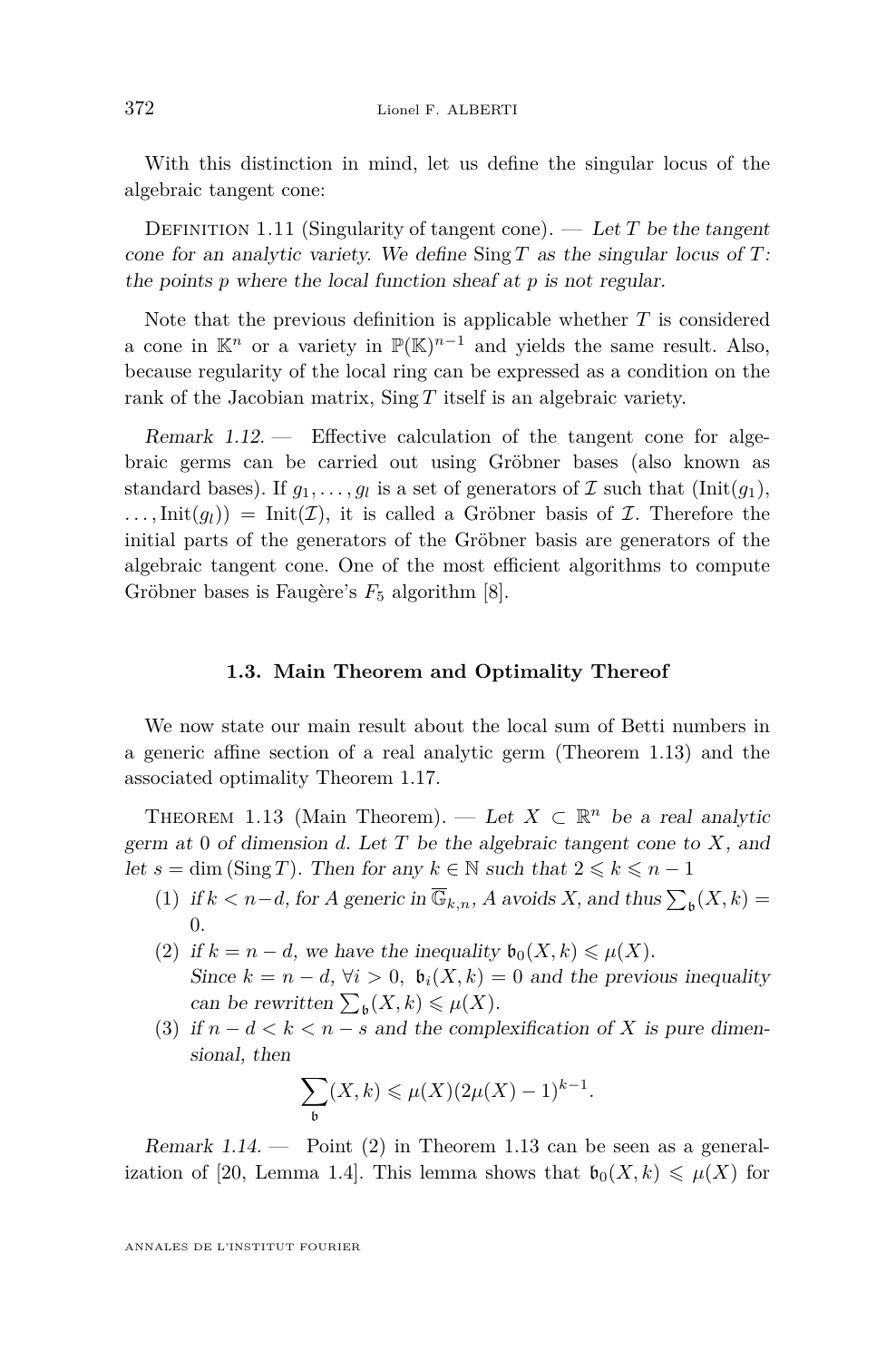hypersurfaces and the Main Theorem generalizes it to the case of an arbitrary germ *X*.

The following proposition shows that pure dimensionality of the complexification of a real germ is strictly weaker than pure dimensionality of the real germ itself:

PROPOSITION 1.15. — Let  $X \subset \mathbb{R}^n$  be a real analytic germ at 0.

- <span id="page-7-0"></span>(1) If *X* is pure dimensional of dimension *d*, then its complexification  $X_{\mathbb{C}}$  is also pure dimensional of dimension *d*.
- <span id="page-7-1"></span>(2) The real germ defined by  $f(x, y, z) = x^4 + 4x^3z + 4x^2z^2 - y^2z^2$  is not pure dimensional but its complexification is.

Proof of  $(1)$ . – For any point p and an analytic variety Y, we define the vector space of differentials  $D(Y, p) = \{D_p(f) | f \in V(Y)\}\)$ . Since the defining functions of  $X_{\mathbb{C}}$  and *X* are the same, at any point  $p \in X$ ,  $D(X, p)$ ⊗  $\mathbb{C} = D(X_{\mathbb{C}}, p)$  and dim<sub>R</sub>  $(D(X, p)) = \dim_{\mathbb{C}} (D(X_{\mathbb{C}}, p))$ . In particular at any smooth point  $p$ , the codimension of a variety is the dimension of the vector space of differentials, so the dimensions of  $X_{\mathbb{C}}$  and  $X$  are the same at any smooth point.

Let *Z* be any irreducible component of  $X_{\mathbb{C}}$ . Since the complexification is the minimal complex variety containing  $X$ ,  $Z$  must intersect  $\mathbb{R}^n$ . Since  $Z \cap \mathbb{R}^n$  ⊂ *X* is itself an analytic variety it contains a smooth point *p* in *X*. By what precedes the dimensions of *Z* and *X* are the same.

Proof of  $(2)$ . — The graph of  $f(x, y, 1)$ , has two humps: one emerges over the plane  $f = 0$  and the other one is tangent to it, which creates an oval and a point. However, the complex variety is pure dimensional as *f* is irreducible (this can be shown elementarily by attempting a factorization in *y*, since  $\deg_u f$  is only 2).

The following theorem precisely states how our Main Theorem [1.13](#page-6-0) is optimal:

DEFINITION 1.16 (Counter-example Family). — For any  $(n, k, s) \in \mathbb{N}^3$ we say that a family of germs  $(X_l)_{l \in \mathbb{N}}$  is a counter-example family of type  $(n, k, s)$  if and only if  $\forall l, X_l \subset \mathbb{R}^n$ , dim  $(\text{Sing } T(X_l)) = s$ ,  $\mu(X_l)_{l \in \mathbb{N}}$  is bounded by a constant, and  $\lim_{l\to\infty} \mathfrak{b}_0(X_l, k) = +\infty$ 

As a short-hand we will say that a counter-example family is pure dimensional if the complexifications of the germs in the family are all pure dimensional.

Note that the definition imposes a condition on  $\mathfrak{b}_0$  rather than a weaker one on  $\sum_{\mathfrak{b}}$  only because our counter-examples only require  $\mathfrak{b}_0$ .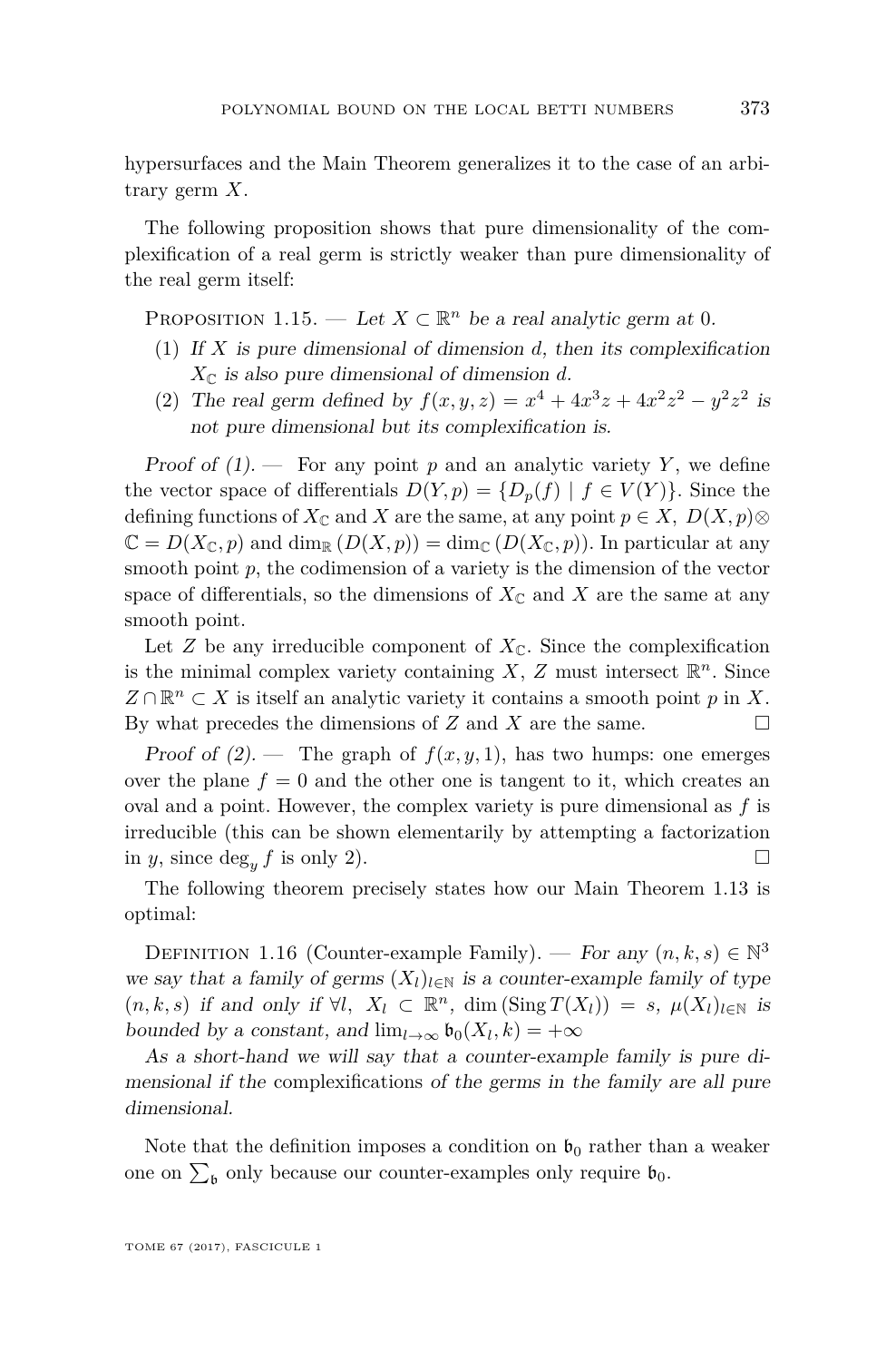<span id="page-8-1"></span>THEOREM 1.17 (Optimality of Main Theorem). — For any  $n, k \in \mathbb{N}$ such that  $2 \leq k \leq n-1$ ,

- (1) for any  $s \in \mathbb{N}$  such that  $s \leq n-1$ , there exists a counter-example family of type  $(n, k, s)$  that is not pure dimensional.
- (2) for any  $s \in \mathbb{N}$  such that  $n k \leqslant s \leqslant n 1$ , there exists a pure dimensional counter-example family of type (*n, k, s*).

Remark 1.18. — The optimality Theorem [1.17](#page-8-1) complements Theo-rem [1.13](#page-6-0) exactly since for any  $s \in \{0, \ldots, n-1\}$ , Theorem 1.13 covers pure dimensional germs for all  $k < n - s$ , and Theorem [1.17](#page-8-1) provides counterexample families that are either not pure dimensional, or pure dimensional with  $k \geqslant n - s$ .

#### **2. Proof of Main Theorem**

<span id="page-8-0"></span>We now prove the Main Theorem [1.13.](#page-6-0) Point [\(1\)](#page-6-2) of the Main Theorem is self-evident since generic sections by affine space of dimension less than the codimension of the germ are generically empty. In Subsection [2.1,](#page-8-2) we begin by proving point [\(2\)](#page-6-1), where the dimension of the intersecting affine spaces is equal to the codimension of the germ, by using our careful characterization of multiplicity based on the tangent cone. We then prove point [\(3\)](#page-6-3), where the dimension of the intersecting affine spaces is greater than the codimension of the germ, by showing that for a generic affine space, the topology of the intersection with the tangent cone is the same as the topology of the intersection with the germ (Subsection [2.2\)](#page-10-0), hence their Betti numbers are the same. The equivalence between both topologies is proved using the Thom–Mather topological trivialization theorem (see [\[17\]](#page-29-3) or [\[11\]](#page-29-2)). Then, we use Proposition [2.2](#page-9-0) to prove that the multiplicity of the germ is equal to the geometric degree of the sections of the tangent cone. This finally allows us to use the Heintz–Mumford result (Theorem [2.11\)](#page-16-0) to bound the degree of the generators of the sections of the tangent cone by the multiplicity, and thereby to bound the sum of the Betti numbers by a polynomial function of the multiplicity using the Oleinik–Petrovsky bound (Theorem [2.9\)](#page-15-0).

#### **2.1. Proof of point (2) of the Main Theorem**

<span id="page-8-2"></span>It is a basic fact that the multiplicity of a complex germ is equal to the number of points close enough to the origin that lie in the intersection of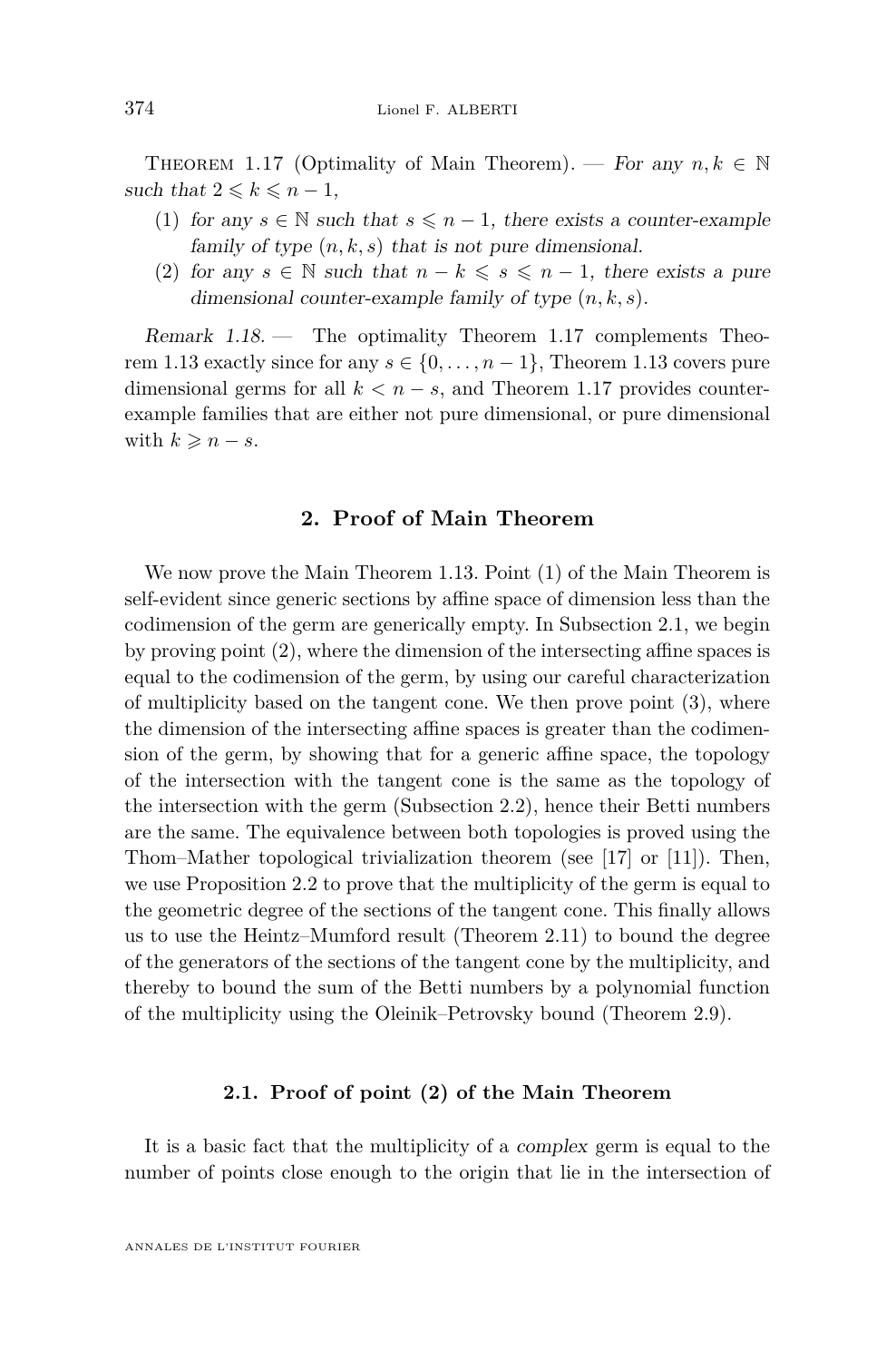the germ with a generic affine space whose dimension is the codimension of the germ. Therefore, point [\(2\)](#page-6-1) of the Main Theorem [1.13](#page-6-0) could seem straightforward. However, we are considering real germs, and real affine spaces are contained in a set of complex affine spaces of measure zero, so generic equality over  $\mathbb C$  may not entail generic equality over  $\mathbb R$ . We thus need a slightly more refined characterization of the multiplicity than this to conclude.

We introduce such a characterization as Lemma [2.2,](#page-9-0) which is formulated as geometric conditions on the tangent cone so that we can apply it to prove point [\(2\)](#page-6-1) of the Main Theorem as Corollary [2.3,](#page-10-1) as well as to prove point [\(3\)](#page-6-3) of the Main Theorem later on in the proof of Theorem [2.12.](#page-16-1)

DEFINITION 2.1. — Let  $Z \in \mathbb{C}^n$  a Zariski zero-dimensional scheme, then  $\dim_{\mathbb{C}} \mathcal{O}(Z)$  denotes the vector space dimension over  $\mathbb{C}$  of  $\mathcal{O}(Z)$ , the function sheaf of *Z*. In other words, dim<sub>C</sub>  $\mathcal{O}(Z)$  counts points in *Z* with multiplicity. This is the same as the length of  $\mathcal{O}(Z)$  localized at p over the maximal ideal at *p*, which is the classical definition of module multiplicity algebraically (see [\[12,](#page-29-13) Chapter 7] for instance).

<span id="page-9-0"></span>LEMMA 2.2. — Let  $Z \in \mathbb{C}^n$  be a complex germ at 0 of dimension *d* and multiplicity  $\mu$ . Let  $T = \tilde{Z}_0$  be the tangent cone to  $Z$ , and let  $T_{\le d}$  be the union of the components of the tangent cone with dimension less than *d*. Let  $k = n - \dim(Z)$ . Let  $D \in \mathbb{G}_{k,n}$  and  $t \in D^{\perp}/\{0\}$ . Assume  $D \cap T = \{0\}$ ,  $(t+D) \cap T$  is 0-dimensional and  $(t+D) \cap T_{< d} = \emptyset$  in  $\mathbb{C}^n$ . Then

$$
\exists \epsilon_0 > 0, \ s.t. \ \forall \epsilon \in ]0, \epsilon_0[, \ \exists \lambda_0 > 0, \ s.t. \ \forall \lambda \in ]0, \lambda_0[,
$$

$$
\dim_{\mathbb{C}} \mathcal{O}((\lambda t + D) \cap B_{0,\epsilon} \cap Z) = \dim_{\mathbb{C}} \mathcal{O}((t + D) \cap T) = \mu
$$

Proof. — Consider  $Z'_{\epsilon} = (\mathbb{C}t + D) \cap B_{0,1} \cap \tilde{Z}_{\epsilon}$ . For  $\epsilon \neq 0$ , it is homothetic to  $(\mathbb{C}t + D) \cap B_{0,\epsilon} \cap Z$  because  $\epsilon \tilde{Z}_{\epsilon} = \tilde{Z}_1 = Z$ ,  $\epsilon B_{0,1} = B_{0,\epsilon}$  and  $(\mathbb{C}t + D)$ *D*) is a vector space hence is invariant by homothety. Since  $(t + D) \cap T$ is 0-dimensional, for  $\epsilon < \epsilon_0$  small enough  $Z'_{\epsilon}$  consists of points and 1dimensional branches only. By possibly reducing  $\epsilon_0$  further, we can ensure that  $Z'_{\epsilon}$  only contains 1-dimensional branches that are all connected to the origin. Therefore, each of these branches will give rise to a point in the projective variety  $(Ct+D)\cap T$ . Since by hypothesis  $D\cap T = \{0\}$ , there are no points at infinity, and each branch is thus transverse to the  $(\lambda t + D)$  for  $\lambda <$  $\lambda_1$  small enough. Therefore, branches of  $Z'_\epsilon$  are in one to one correspondence with the points in  $(\lambda t + D) \cap B_{0,1} \cap \tilde{Z}_{\epsilon} = (\lambda \epsilon t + D) \cap B_{0,\epsilon} \cap Z$ , and each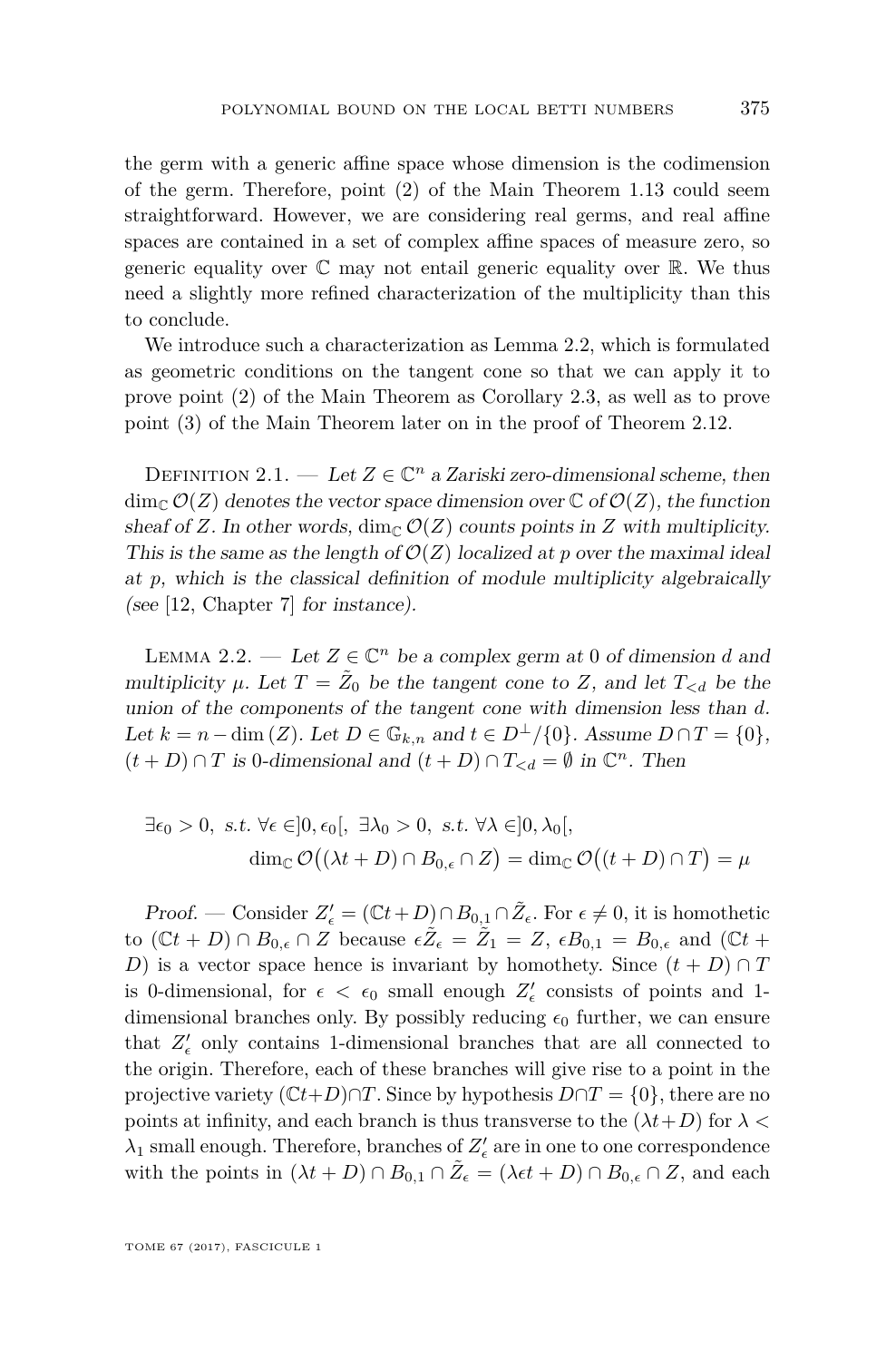branch gives rise to one point in  $(t+D) \cap T$  in  $\mathbb{C}^n$ . Since  $(t+D) \cap T_{\le d} = \emptyset$ by hypothesis, all the points in  $(t+D) \cap T$  come from a branch of  $Z'_{\epsilon}$ , and there is also a one to one correspondence between branches of  $\tilde{Z}_\epsilon$  and points in  $(t+D) \cap T$ . This proves the first equality for  $\epsilon_0$  and  $\lambda_0 = \epsilon_0 \lambda_1$ .

The equality with the multiplicity stems from the fact that  $(t+D)$  avoids  $T_{\le d}$  by hypothesis, so dim<sub>C</sub>  $\mathcal{O}((t+D) \cap T) = \dim_{\mathbb{C}} \mathcal{O}((t+D) \cap T_d)$ , and since  $D \cap T = \{0\}$ ,  $\dim_{\mathbb{C}} \mathcal{O}((t+D) \cap T_d) = \dim_{\mathbb{C}} \mathcal{O}((\mathbb{C}t+D) \cap T_d^{\mathbb{P}})$ , which is equal to  $\mu$  by Proposition [1.10.](#page-5-0)

The previous lemma allows us to see that the multiplicity of the germ can be obtained using a limit of intersecting affine spaces chosen in a Zariski open set of the Grassmannian, and not only chosen in an unspecified generic subset of it. This added structure allows us to prove the first item of the Main Theorem:

<span id="page-10-1"></span>COROLLARY 2.3. — Let  $X \subset \mathbb{R}^n$  be a real analytic germ at 0 of dimension *d*. Then  $\sum_{\mathfrak{b}} (X, n - d) = \mathfrak{b}_0(X, n - d) \leq \mu$ .

Proof. — As the intersection of *X* and a generic affine space of dimension  $(n-d)$  is generically zero-dimensional,  $\sum_{\mathfrak{b}}(X, n-d) = \mathfrak{b}_0(X, n-d)$ .

The conditions on *D* and *t* in Lemma [2.2](#page-9-0) are all satisfied on a Zariski open set of the affine complex Grassmannian  $\overline{\mathbb{G}}_{n-d,n}(\mathbb{C})$ . Since the real affine Grassmannian is a subscheme of the complex one, the lemma applies to a Zariski open set of the real affine Grassmannian, which is always generic in the real Grassmannian  $\overline{\mathbb{G}}_{n-d,n}(\mathbb{R})$ . Therefore by Lemma [2.2,](#page-9-0) the complexification of a generic real affine section of the germ contains  $\mu$ points, and thus this generic real affine section cannot contain more than  $\mu$  points.

#### <span id="page-10-0"></span>**2.2. Sections of tangent cone and germ have the same topology**

We know that analytic sets admit Whitney stratifications ([\[22,](#page-30-4) Theorem 19.2]). In the following it is understood that we stratify the sets we consider with an arbitrary Whitney stratification the first time we encounter them and all the subsequent proofs are carried out with respect to these arbitrary stratifications.

This section shows that we can relate the topology of the tangent cone to that of the germ, and therefore equate their Betti numbers.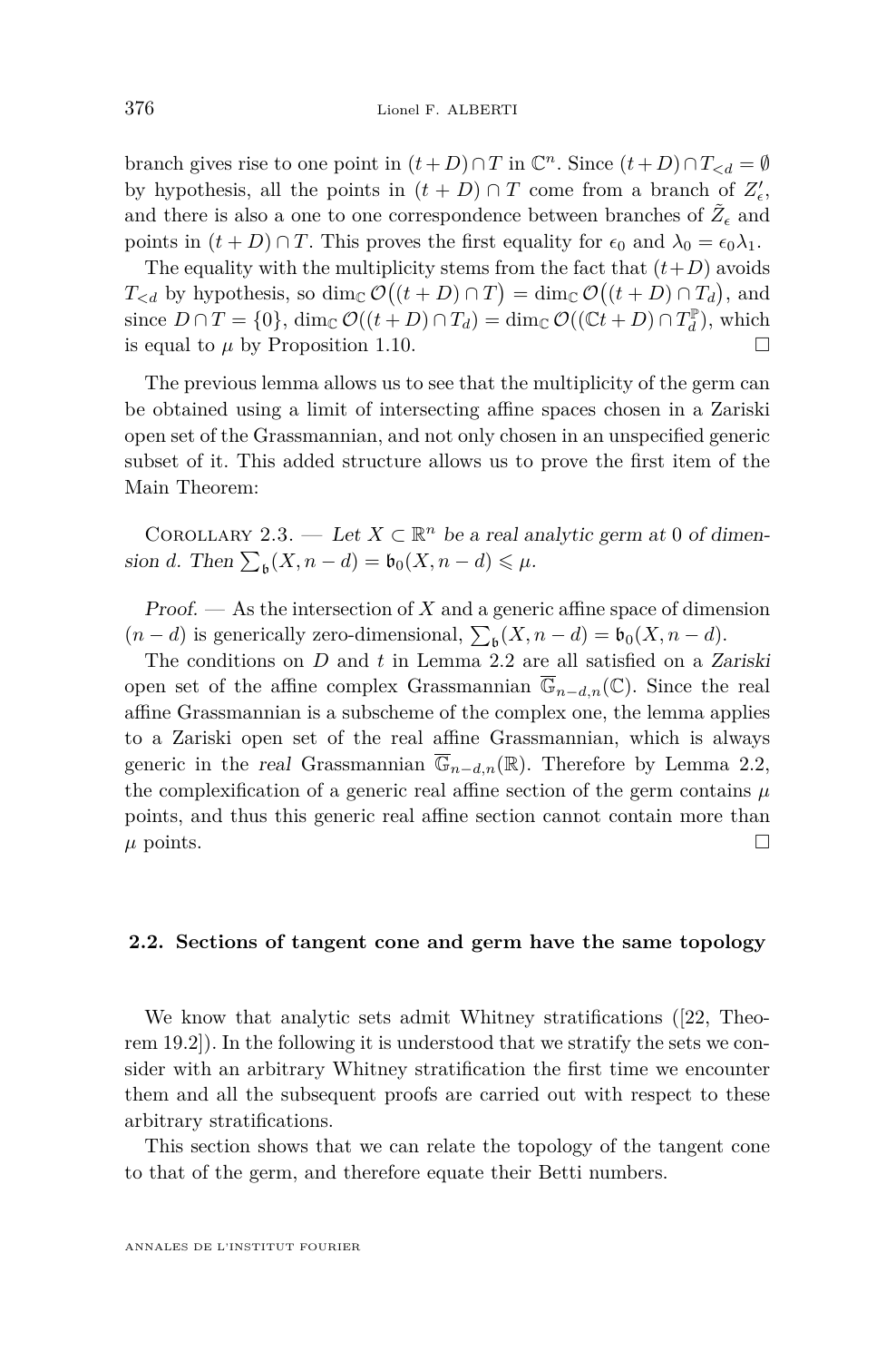<span id="page-11-0"></span>THEOREM 2.4. — Let  $X \in \mathbb{R}^n$  be a real analytic germ at 0 and  $\tilde{X}_{\epsilon}$  its conic blow-up at the origin (def. [1.6\)](#page-4-0). Let *T* be the algebraic tangent cone to *X*. For any element  $D \in \mathbb{G}_{k,n}$  and  $t \in D^{\perp}$ , assume that

- <span id="page-11-1"></span>(1) *T* and *D*, as stratified projective varieties, are transverse (i.e. the sum of their tangent spaces at intersection points is of maximal dimension, that is  $n-1$ ).
- <span id="page-11-2"></span>(2) *T* and  $(\mathbb{R}t + D)$ , as stratified projective varieties, are transverse.
- <span id="page-11-3"></span>(3) The projective variety  $(\mathbb{R}t + D)$  does not intersect Sing  $T^{\mathbb{P}}$ .

Then we have

 $\exists \lambda_0 > 0, \exists \epsilon_0 > 0, \ \forall \epsilon \in ]0, \epsilon_0], \ \forall \lambda \in ]0, \lambda_0], \ \exists h \ \text{homeomorphism},$  $(t+D)\cap \tilde{X}_0$  $\stackrel{h}{\approx}$  ( $\lambda t + D$ ) ∩  $B_{0,1}$  ∩  $\tilde{X}_{\epsilon}$ 

The proof hinges on the Thom–Mather topological trivialization theorem. We use a variant known as the Moving the Wall Theorem ([\[11,](#page-29-2) Theorem 1]), which we recall here

THEOREM 2.5 (Moving the Wall). — Let  $X \subset \mathbb{R}^n$  be a Whitney stratified set, and let  $f : \mathbb{R}^n \to \mathbb{R}$  be a smooth map. Let  $X_t := f^{-1}(t) \cap X$ , and for any stratum  $\sigma$  of  $X$  and  $t \in \mathbb{R}$ , let  $\sigma_t := f^{-1}(t) \cap \sigma$ .

We endow  $X_0 \times \mathbb{R}$  with the stratification  $\mathcal{S}_0 = {\sigma_0 \times \mathbb{R} \mid \sigma \text{ stratum of } X}$ . If  $f|_X$  is proper, and  $\forall t \in \mathbb{R}$ , f is a submersion on each stratum of X, then  $\mathcal{S}_0$  is a Whitney stratification for  $X_0 \times \mathbb{R}$  and there exists a homeomorphism  $h: X \rightarrow X_0 \times \mathbb{R}$ , which is smooth on the strata of *X* and such that  $\Pi_2 \circ h = f$  with  $\Pi_2$  the projection to R, the second component. In addition *h* is stratum preserving, that is, for any stratum  $\sigma$ , we have  $h(\sigma) \subset (\sigma_0 \times \mathbb{R})$ (note that  $(\sigma_0 \times \mathbb{R}) \in \mathcal{S}_0$ ).

We introduce the following definitions to carry out the proof of Theorem [2.4](#page-11-0)

DEFINITION 2.6. — For any  $D \in \mathbb{G}_{k,n}(\mathbb{R})$ ,  $t \in D^{\perp}$  and  $\lambda, \kappa \in \mathbb{R}$ , we define:

$$
C_{\lambda} = (\lambda t + D) \cap S_{0,1},
$$
  
\n
$$
D_{\lambda} = (\lambda t + D) \cap B_{0,1},
$$
  
\n
$$
H_{\lambda} = ((\lambda + \mathbb{R}_{+}^{*})t + D) \cap S_{0,1} = \cup_{\kappa > \lambda} C_{\kappa},
$$
  
\n
$$
F_{\lambda,\kappa} = \{p \in (\lambda + \mathbb{R}_{+}^{*})t + D \mid (1 - \kappa) (\|p\|_{2}^{2} - 1) + \kappa ((p|t) - \lambda \|t\|_{2}^{2}) = 0 \}
$$
  
\nwhere (.].) is the scalar product, and  $\|.\|_{2}$  is the Euclidean norm.

We also define the topological closures of these sets:  $\overline{D_{\lambda}} = D_{\lambda} \cup C_{\lambda}$ ,  $\overline{H_{\lambda}} =$  $H_{\lambda} \cup C_{\lambda}$ , and  $\overline{F_{\lambda,\kappa}} = F_{\lambda} \cup C_{\lambda}$ .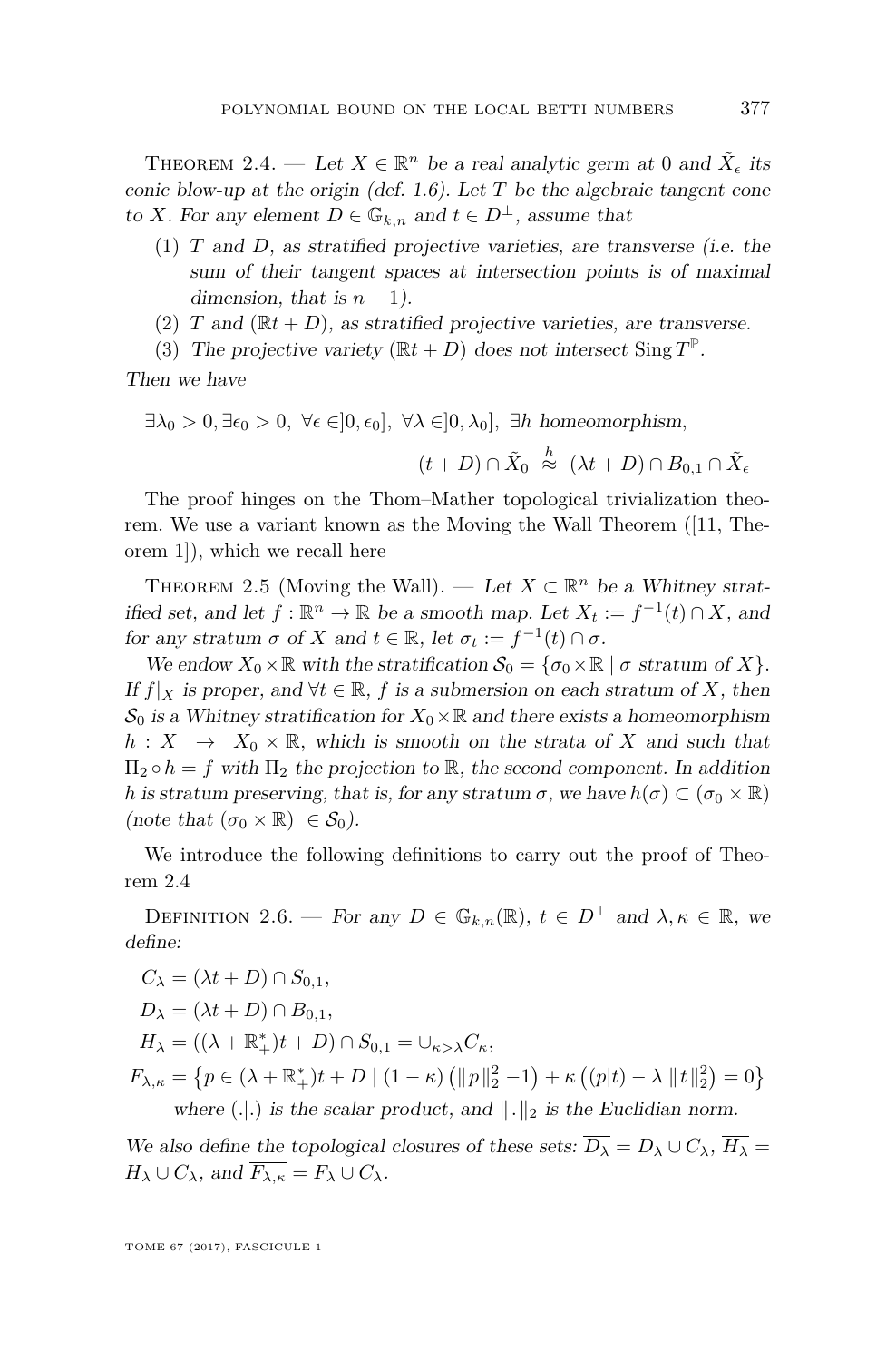The formal definition of  $F_{\lambda,\kappa}$  may appear a bit obscure, but  $F_{\lambda,\kappa}$  is simply a family of spherical sectors deforming  $F_{\lambda,0} = H_{\lambda}$  into  $F_{\lambda,1} = D_{\lambda}$  while leaving  $C_{\lambda}$  fixed. The  $F_{\lambda,0}, F_{\lambda,0.5}$ , and  $F_{\lambda,1}$  are depicted in Figure [2.1](#page-12-0) as part of the homeomorphism *h*3.

Proof of Theorem [2.4.](#page-11-0) — The complete homeomorphism is built in four steps:

 $(t+D) \cap \tilde{X}_0 \stackrel{h_1}{\approx} H_0(t,D) \cap \tilde{X}_0 \stackrel{h_2}{\approx} H_\lambda(t,D) \cap \tilde{X}_0$  $\stackrel{h_3}{\approx} D_{\lambda}(t, D) \cap \tilde{X}_{0} \stackrel{h_4}{\approx} D_{\lambda}(t, D) \cap \tilde{X}_{\epsilon}$ 

<span id="page-12-0"></span>

Figure 2.1. From left to right,  $h_2$  retracts the hemisphere  $H_0$  up to  $H_\lambda$ . Then  $h_3$  flattens  $H_\lambda(=F_{\lambda,0})$  to  $D_\lambda(=F_{\lambda,1})$  (an intermediate transition  $F_{\lambda,0.5}$  is also depicted). Finally  $h_4$  perturbs the tangent cone  $\tilde{X}_0$  into  $\tilde{X}_{\epsilon}$ , which is homothetic to the original germ *X*.

We define  $h_1$  as

$$
h_1: p \in (t+D) \mapsto \frac{p}{\|p\|_2} \in H_0(t, D).
$$

This is clearly a homeomorphism, and since  $\tilde{X}_0$  is a cone,  $h_1$  leaves  $\tilde{X}_0$ stable, and is thus a homeomorphism between  $(t+D) \cap \tilde{X}_0$  and  $H_0(t,D) \cap$  $\tilde{X}_0$ .

We construct the homeomorphisms  $h_2$ ,  $h_3$  and  $h_4$  depicted in Figure [2.1](#page-12-0) by applying the Moving the Wall Theorem to:

$$
f_2 = \{ (\overline{H_{\lambda}} \cap \tilde{X}_0, \lambda) \subset (\mathbb{R}t + D) \times \mathbb{R} \mid \lambda \in \mathbb{R} \} \mapsto \lambda
$$
  

$$
f_3 = \{ (\overline{F_{\lambda,\kappa}} \cap \tilde{X}_0, \kappa) \subset (\mathbb{R}t + D) \times \mathbb{R} \mid \kappa \in \mathbb{R} \} \mapsto \kappa
$$
  

$$
f_4 = \{ (\overline{D_{\lambda}} \cap \tilde{X}_{\epsilon}, \epsilon) \subset \mathbb{R}^n \times \mathbb{R} \mid \epsilon \in \mathbb{R} \} \mapsto \epsilon
$$

According to the Moving the Wall Theorem we need only stratify the source spaces of these functions and show they are proper submersions on each stratum to prove the existence of the required homeomorphisms. The possible obstructions that can prevent the functions *f* from being submersive are depicted in Figure [2.2](#page-13-0) and correspond to conditions  $(1)$ ,  $(2)$ , and  $(3)$  in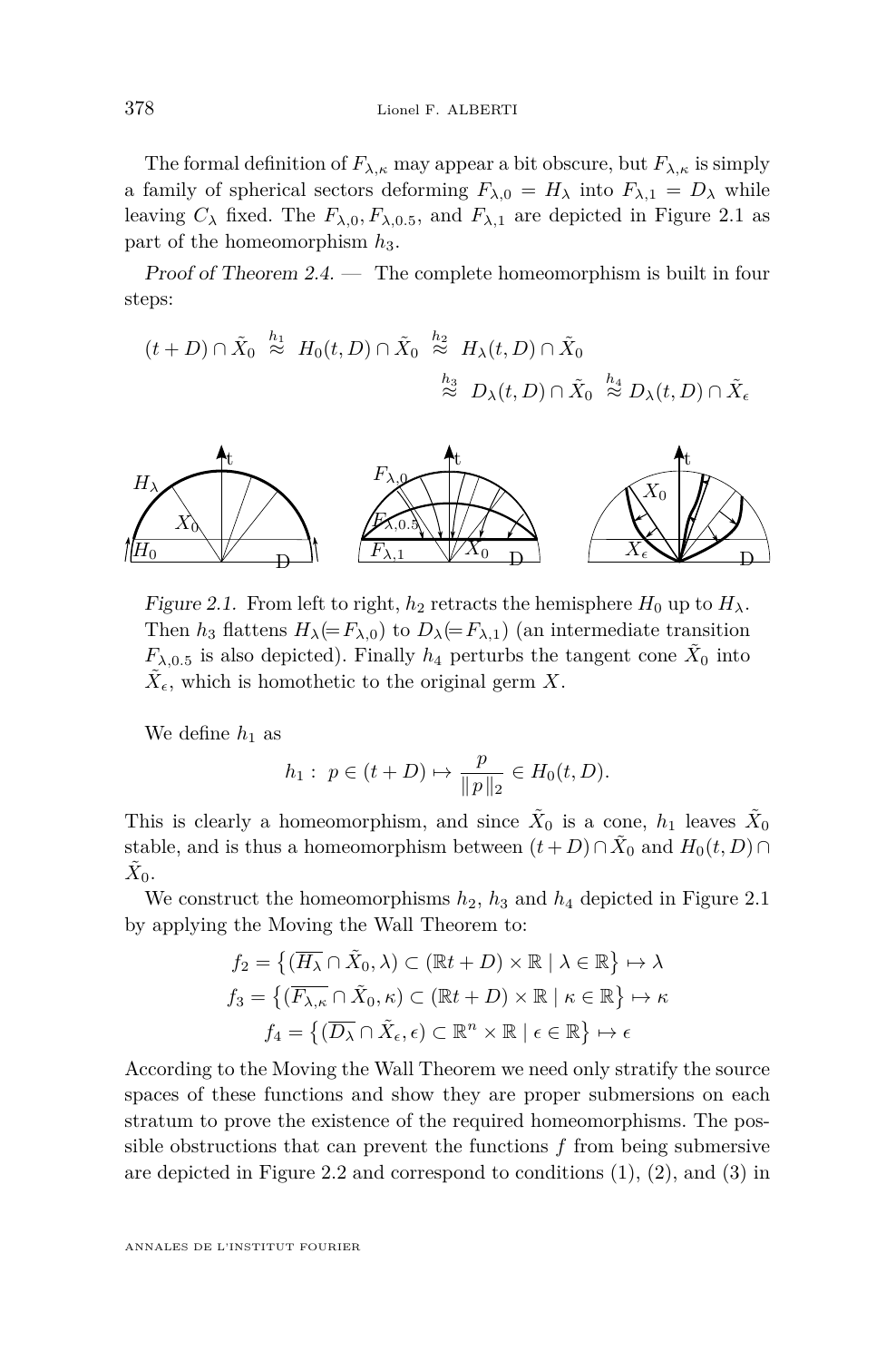<span id="page-13-0"></span>

Figure 2.2. The obstructions are shown on top with the unwanted change in topology that may result below. From left to right, they correspond to conditions  $(1)$ ,  $(2)$ , and  $(3)$  in Theorem [2.4:](#page-11-0) the tangent cone is tangent to *D*, tangent to  $\mathbb{R}t + D$ , or singular. In the left and middle column, a line splits into two, and in the right column the surface splits into two wings.

Theorem [2.4.](#page-11-0) It is key to notice that all the functions *f* are globally defined for parameters in R, and not just for non-negative  $\lambda$ ,  $\kappa$  and  $\epsilon$ . This is how we prove that  $f_4$  is a submersion at 0.

By condition [\(3\)](#page-11-3) of Theorem [2.4,](#page-11-0)  $T = \tilde{X}_0$  is smooth in a neighborhood of  $(\mathbb{R}t+D)$ . By condition [\(2\)](#page-11-2),  $\tilde{X}_0$  and  $(\mathbb{R}t+D)$  are transverse and  $\tilde{X}_0 \cap (\mathbb{R}t+D)$ is thus also smooth. Therefore the constant family  $(\tilde{X}_0 \cap (\mathbb{R}t + D)) \times \mathbb{R} \subset$  $(\mathbb{R}t + D) \times \mathbb{R}$  consists of a single smooth stratum.

On the other hand the families  $\overline{H_{\lambda}}$ , and  $\overline{F_{\lambda,\kappa}}$  are Whitney stratified by their interiors  $(H_\lambda \text{ and } F_{\lambda,\kappa})$  and  $C_\lambda$ . To apply the Moving the Wall Theorem to  $f_2$  and  $f_3$ , it thus suffices to show that the stratifications of these latter families are transerve to  $(\tilde{X}_0 \cap (\mathbb{R}t + D)) \times \mathbb{R} \subset (\mathbb{R}t + D) \times \mathbb{R}$ .

For  $f_2$  the two strata to consider are  $C_\lambda$  and  $H_\lambda$ . For  $C_\lambda$ , condition [\(1\)](#page-11-1) in Theorem [2.4](#page-11-0) ensures that  $C_0$  is transverse to  $T = \tilde{X}_0$ , and since transversality is an open condition and we work in a compact set  $C_0$ , there exists  $\lambda_0 > 0$  such that  $C_{\lambda}$  is transverse to  $\tilde{X}_0$  for all  $\lambda \in [0, \lambda_0]$ . Since  $\tilde{X}_0$  is a cone, the tangent space at  $p \in \tilde{X}_0$  contains the direction  $(p-0)$  which is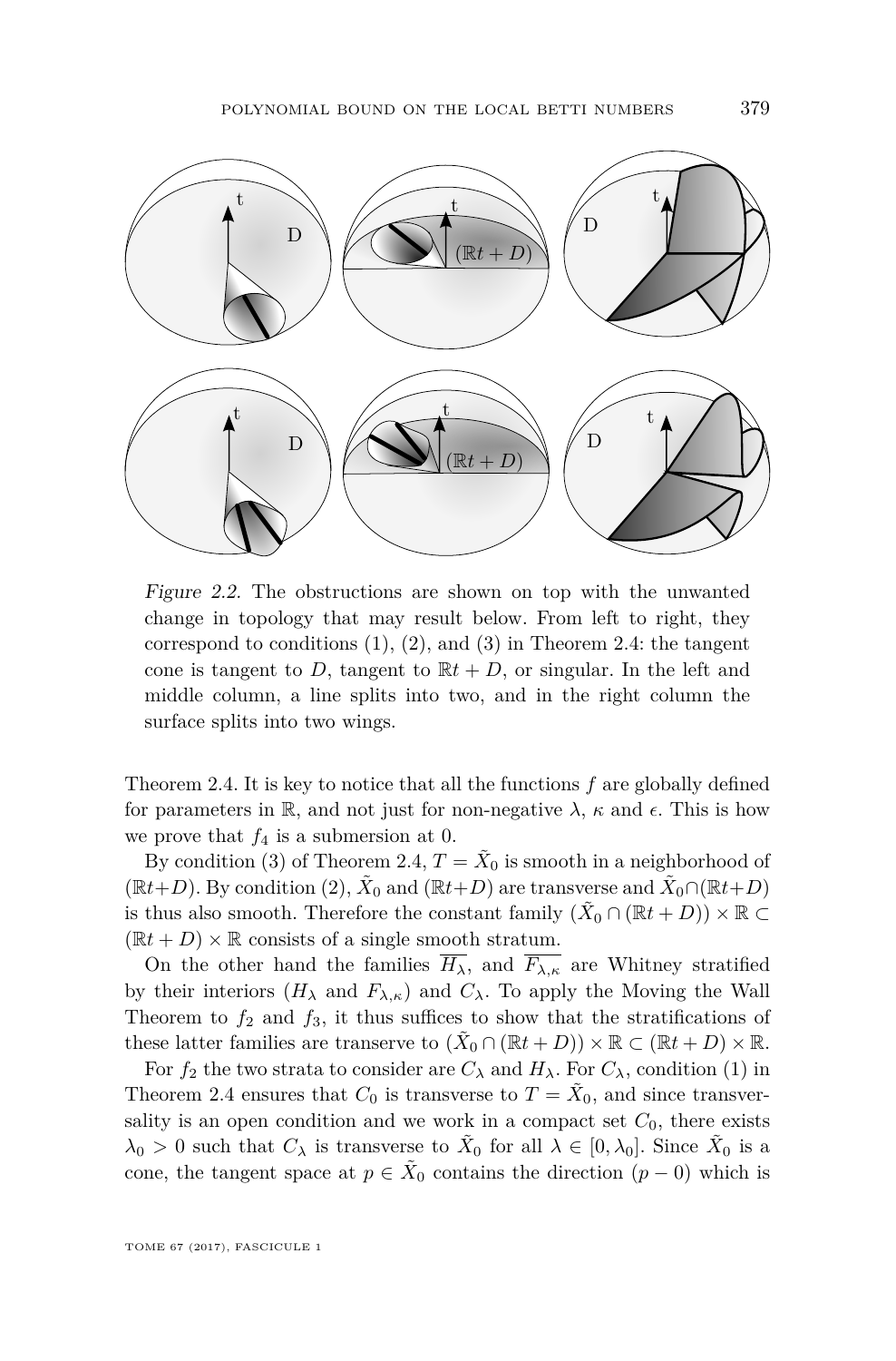never contained in the tangent space at  $p \in H_{\lambda}$ . Since  $H_{\lambda}$  is of codimension 1 in  $(\mathbb{R}t + D)$ , the sum of the tangent spaces to  $\tilde{X}_0 \cap (\mathbb{R}t + D)$  and to *H*<sub> $\lambda$ </sub> is of maximal dimension, that is  $\tilde{X}_0 \cap (\mathbb{R}t + D)$  and  $H_{\lambda}$  are transverse for all  $\lambda \geq 0$ . Therefore  $C_{\lambda} \cap \tilde{X}_0$  and  $H_{\lambda} \cap \tilde{X}_0$  stratify the source space of  $f_2$ , and since projection to the parameter of a family  $(\lambda$  here) is automatically a submersion,  $f_2$  is submersive on this stratification. The Moving the Wall Theorem thus asserts the existence of  $h_2$ .

For  $f_3$ , we consider the strata  $C_\lambda$  and  $F_{\lambda,\kappa}$ . As we just mentioned  $C_\lambda$  is transverse to  $\tilde{X}_0$  for  $\lambda$  small enough, and since  $C_{\lambda}$  is fixed as the parameter *κ* varies this transversality is retained and  $C_{\lambda} \cap \tilde{X}_0$  is a stratum. In a similar way as for  $H_{\lambda}$  above, the sets  $F_{\lambda,\kappa}$  ( $\kappa \in [0,1]$ ) are all transverse to  $\tilde{X}_0$  in  $(\mathbb{R}t + D)$  since  $\tilde{X}_0$  is a cone. Therefore  $F_{\lambda,\kappa} \cap \tilde{X}_0$  and  $C_{\lambda} \cap \tilde{X}_0$  stratify the source space of  $f_3$ , and  $f_3$  is a submersion because it projects to the parameter  $\kappa$  on these strata. This shows the existence of  $h_3$  by the Moving the Wall Theorem.

For  $f_4$  we need to consider the strata  $C_\lambda$  and  $D_\lambda$  that make up  $\overline{D_\lambda}$ . As *λ* was picked small enough earlier so that  $C_λ$  and  $D_λ$  are transverse to  $\tilde{X}_0$ , and since transversality is an open condition and  $\overline{D_{\lambda}}$  is compact,  $\tilde{X}_{\epsilon}$  will remain transverse to  $C_{\lambda}$  and  $D_{\lambda}$  in ( $\mathbb{R}t+D$ ) for all  $\epsilon \in (-\epsilon_1, \epsilon_1)$  for  $\epsilon_1$  small enough. Furthermore, by condition  $(2)$ ,  $(\mathbb{R}t+D)$  and  $\tilde{X}_0$  are transverse, so by reducing  $\epsilon_1$  further to  $\epsilon_0 > 0$ , we can ensure that  $\tilde{X}_{\epsilon}$  is transverse to  $C_{\lambda}$ and  $D_{\lambda}$  in  $\mathbb{R}^{n}$  for  $\epsilon \in (-\epsilon_{0}, \epsilon_{0}).$ 

Therefore  $C_{\lambda} \cap \tilde{X}_{\epsilon}$  and  $D_{\lambda} \cap \tilde{X}_{\epsilon}$  ( $\epsilon \in (-\epsilon_0, \epsilon_0)$ ) form a Whitney stratification of the source space of  $f_4$ , and  $h_4$  exists by the Moving the Wall Theorem.  $\Box$ 

COROLLARY 2.7. — Let  $X \in \mathbb{R}^n$  be a real analytic germ at 0 and *T* its tangent cone. Let  $\mathfrak{b}_i$  be any local Betti number. For any elements  $D \in \mathbb{G}_{k,n}$ and  $t \in D^{\perp}$ , if conditions [\(1\)](#page-11-1), [\(2\)](#page-11-2) and [\(3\)](#page-11-3) in Theorem [2.4](#page-11-0) are satisfied, then

$$
\mathfrak{b}_i(X,D,t) = \mathfrak{b}_i(T,D,t).
$$

Proof. — We have:

$$
\mathfrak{b}_i(X, D, t) = \lim_{\epsilon \to 0} \lim_{\lambda \to 0} \mathfrak{b}_i((\lambda t + D) \cap B_{0,\epsilon} \cap X) \qquad \text{by definition}
$$
  
\n
$$
= \lim_{\epsilon \to 0} \lim_{\lambda \to 0} \mathfrak{b}_i((\lambda/\epsilon t + D) \cap B_{0,1} \cap \tilde{X}_{\epsilon}) \qquad \text{by 1/\epsilon-homothety}
$$
  
\n
$$
= \mathfrak{b}_i((t + D) \cap \tilde{X}_0).
$$

As *T* is already a cone, its conic blow-up is the constant family  $\tilde{T}_{\epsilon} = \tilde{X}_0 =$ *T*, and thus  $\mathfrak{b}_i((t+D) \cap \tilde{X}_0) = \mathfrak{b}_i(T, D, t)$ , which completes the proof.  $\Box$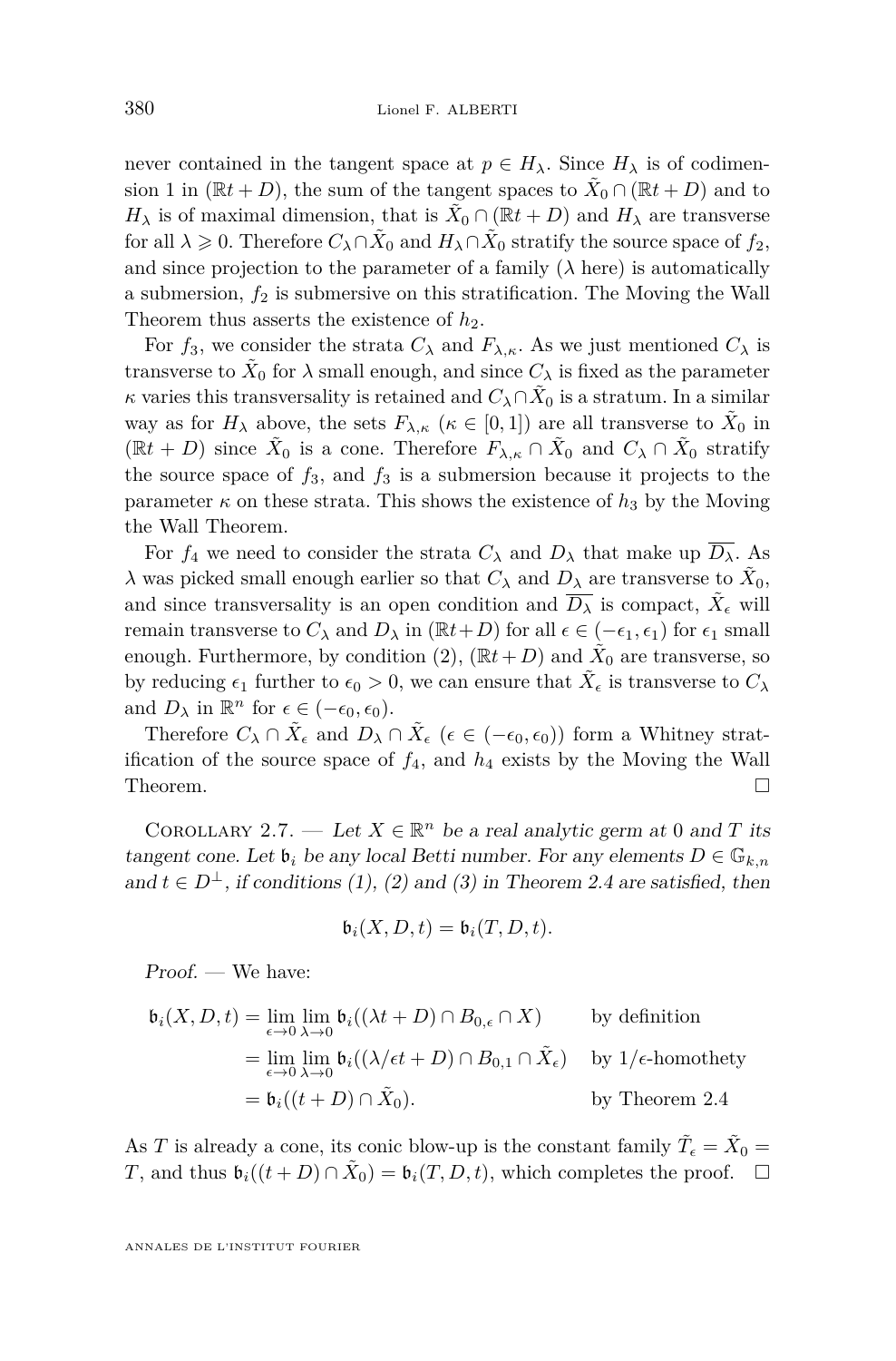We use the previous corollary, which is dependent on a direction *D*, to yield the desired relation between the Betti numbers of the germ and of its tangent cone, which is direction-independent.

<span id="page-15-1"></span>COROLLARY 2.8. — For  $X \subset \mathbb{R}^n$  be a real analytic germ with pure dimensional complexification. Let *T* be the tangent cone to *X*, and let *s* be the dimension of Sing  $T \subset \mathbb{R}^n$ . Let  $k \in \mathbb{N}$  such that  $k + s < n$ , and b be any function of the local Betti numbers  $(\mathfrak{b}_i(.,k))_{i\in\mathbb{N}}$ . Then  $\mathfrak{b}(X,k) = \mathfrak{b}(T,k)$ .

 $Proof.$  — It suffices to show that the three conditions of Theorem [2.4](#page-11-0) are satisfied for  $D \in \mathbb{G}_{k,n}$  generic and  $t \in D^{\perp}$  generic, because then all the directional local Betti numbers will be equal at once.

We first consider conditions [\(1\)](#page-11-1) and [\(2\)](#page-11-2). It is true in general that for  $L \in \mathbb{G}_{m,n}$  and for  $W^{\mathbb{P}}$ , a Whitney stratified projective analytic variety,  $L^{\mathbb{P}}$  and  $W^{\mathbb{P}}$  are generically transverse. Applying it to  $L \in \mathbb{G}_{k+1,n}$  and  $W^{\mathbb{P}} = T^{\mathbb{P}}$  we have that  $L^{\mathbb{P}}$  and  $T^{\mathbb{P}}$  are transverse for *L* in a set  $G \subset \mathbb{G}_{k+1,n}$ of measure one. Therefore for  $D \in \mathbb{G}_{k,n}$  in a subset  $G_2 \subset \mathbb{G}_{k,n}$  of measure one, we have  $(\mathbb{R}t+D) \in G$  for *t* generic in  $D^{\perp}$ . In other words, condition [\(2\)](#page-11-2) of Theorem [2.4](#page-11-0) is met for  $D \in G_2$  and *t* generic in  $D^{\perp}$ .

Similarly, for  $D \in \mathbb{G}_{k,n}$  and  $W^{\mathbb{P}} = T^{\mathbb{P}}$  we have that *D* and  $T^{\mathbb{P}}$  are transverse over a set  $G_1 \subset \mathbb{G}_{k,n}$  of measure one. That is, condition 1 is met for  $D \in G_1$ . Since  $G_1 \cap G_2 \subset \mathbb{G}_{k,n}$  is of measure one as the intersection of two measure one sets, conditions 1 and 2 are met for  $D \in \mathbb{G}_{k,n}$  generic and  $t \in D^{\perp}$  generic.

For condition [\(3\)](#page-11-3), we have dim  $((\mathbb{R}t + D)^{\mathbb{P}}) = k$  and  $\dim(\text{Sing } T^{\mathbb{P}}) = s-1$ as projective varieties. Since  $k + s < n$ , dim  $((\mathbb{R}t + D)) + \dim (\operatorname{Sing} T^{\mathbb{P}}) =$  $k+s-1 < n-1$ , we know that  $(\mathbb{R}t+D)$  generically avoids Sing *T* in  $\mathbb{P}^{n-1}$ . That is, condition [\(3\)](#page-11-3) is generically true.  $\Box$ 

#### **2.3. Proof of point (3) of Main Theorem**

In order to finish the proof of the Main Theorem we need two more auxiliary results. The first one is the well-known Oleinik–Petrovsky bound on the number of connected components of a real (affine or projective) algebraic variety (see [\[18,](#page-30-5) proof of Theorem 2] or [\[1,](#page-29-14) [3\]](#page-29-15)).

<span id="page-15-0"></span>THEOREM 2.9 (Oleinik-Petrovski/Thom–Milnor bound). — If X is an algebraic variety defined by polynomials of degree at most *d* in  $\mathbb{R}^n$  or  $\mathbb{P}^n(\mathbb{R})$ then

$$
\sum_{\mathfrak{b}}(X)\leqslant d(2d-1)^{n-1}.
$$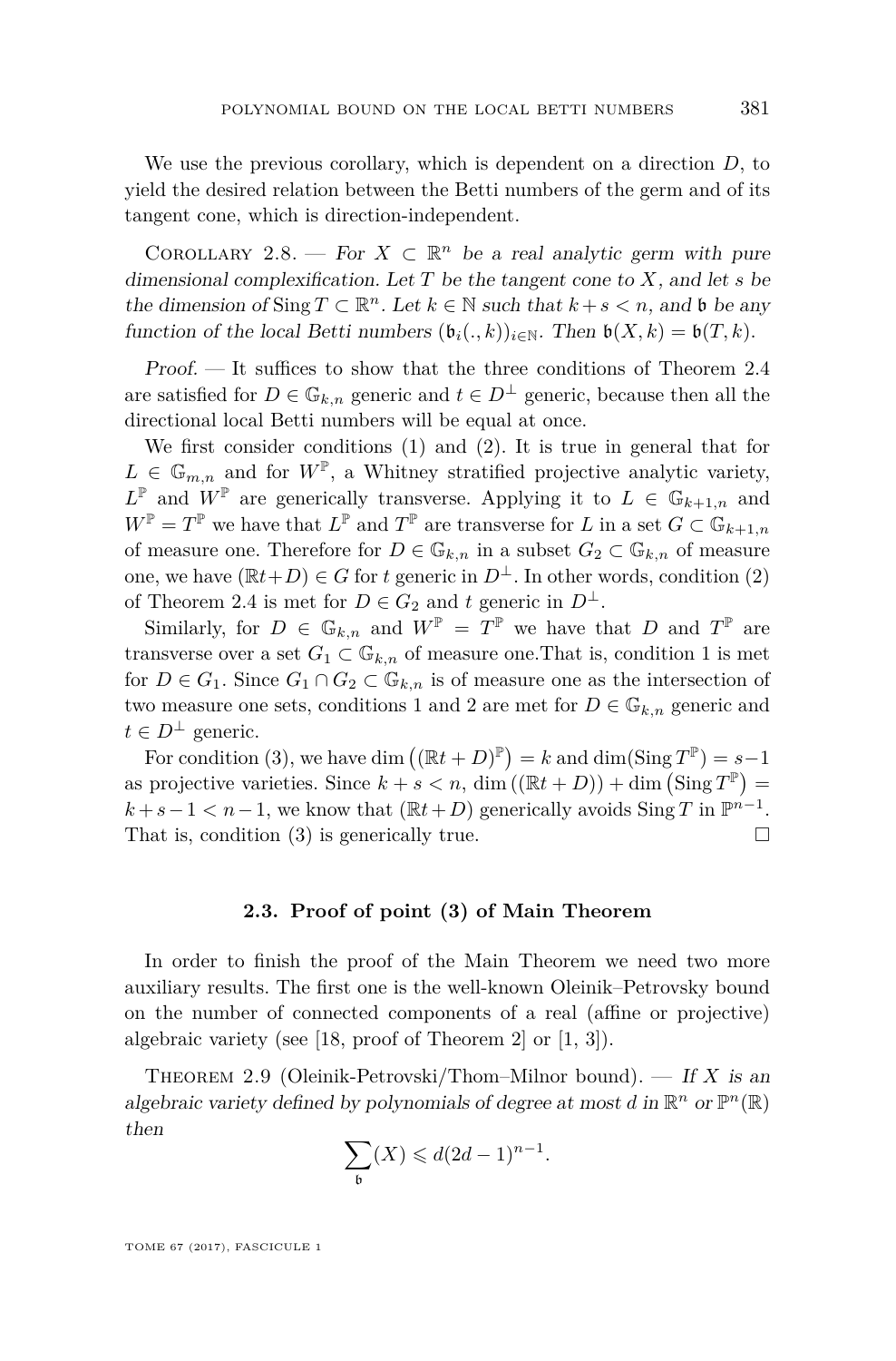The second auxiliary theorem was proved by J. Heintz ([\[13,](#page-29-4) Proposition 3]). D. Mumford also obtained a similar result that appears in the proof of [\[19,](#page-30-0) Theorem 1] (the proof is less detailed than in J. Heintz's presentation). It states that if  $\mu$  is the geometric degree of a pure dimensional affine variety, then its defining ideal is generated in degree  $\mu$ .

DEFINITION 2.10 (Geometric Degree). — Let  $Z \subset \mathbb{C}^n$  be a variety of dimension *d* such that the intersection with a generic  $(n - d)$  affine space contains  $\delta(Z)$  points (counted with multiplicity). Then  $\delta(Z)$  is the geometric degree of *Z*.

We will use the following straightforward generalization of their result:

<span id="page-16-0"></span>THEOREM 2.11 (Generators in bounded degree). — Let  $Z \subset \mathbb{C}^n$  be a pure dimensional variety with geometric degree  $\delta$ . Then there exist finitely many generators  $(g_i)_{i \in I} \in \mathcal{O}(\mathbb{C}^n)$  such that  $\deg g_i \leq \delta$  ( $\forall i \in I$ ), and  $Z = V((g_i)_{i \in I}).$ 

Proof.  $-$  J. Heintz's result in [\[13,](#page-29-4) Proposition 3] states that for an irreducible variety  $Y \subset \mathbb{C}^n$ , there exist an ideal  $\mathcal{I} = (g_1, \ldots, g_{n+1}) \subset \mathcal{O}(\mathbb{C}^n)$ such that  $Y = V(\mathcal{I})$  and deg  $g_i \leq \delta(Y)$  where  $\delta(Y)$  is the geometric degree of *Y* .

Since *Z* is equidimensional, it can be broken down into its irreducible components  $V(\mathcal{I}_i)$  so that  $Z = V(\prod_i \mathcal{I}_i)$ , it is thus clear from the definition of the geometric degree that  $\delta(Z) = \sum_i \delta(V(\mathcal{I}_i))$ . And by applying J. Heintz's result to each irreducible component we obtain generators *gij* such that  $\mathcal{I}_i = (g_{i1}, \ldots, g_{ik_i})$  with  $\deg g_{ij} \leq \delta(V(\mathcal{I}_i))$ . Consequently,  $V(Z)$ is generated by products  $\prod_i g_{ij_i}$ , and each of these products is of degree  $\sum_i \delta(V(\mathcal{I}_i)) = \delta(Z).$ 

Equipped with these last two theorems we can finally prove the third item of the Main Theorem [1.13.](#page-6-0)

<span id="page-16-1"></span>THEOREM 2.12. — For  $X \subset \mathbb{R}^n$  an analytic germ of pure dimension *d*, let  $\mu$  be the multiplicity  $\mu(X)$  of X, and let *s* be the dimension of the singular locus of  $T(X)$ . If  $k + s < n$ , then  $\sum_{\mathfrak{b}} (X, k) \leq \mu (2\mu - 1)^{k-1}$ .

Proof. — The conditions that  $s + k < n$  and X is pure dimensional are the conditions required to apply Corollary [2.8.](#page-15-1) By applying it to the sum of Betti numbers, we obtain  $\sum_{\mathfrak{b}}(X,k) = \sum_{\mathfrak{b}}(T,k)$ . We now bound  $\sum_{\mathfrak{b}}(T,k)$ .

First we show that generic sections of *T* have geometric degree  $\mu$ . Let  $D \in$  $\mathbb{G}_{k,n}(\mathbb{R})$  and  $t \in D^{\perp}/\{0\}$ . Let  $T_{\mathbb{C}}$ ,  $t_{\mathbb{C}}$  and  $D_{\mathbb{C}}$  be the complexifications of  $T$ , *t* and *D*, and let  $S = (t_{\mathbb{C}} + D_{\mathbb{C}}) \cap T_{\mathbb{C}}$ . Let  $T_{\le d}$  be the union of components of  $T_{\mathbb{C}}$  of dimension less than *d*. As *X* is pure *d*-dimensional,  $T_{\leq d} \subset \text{Sing } T$ .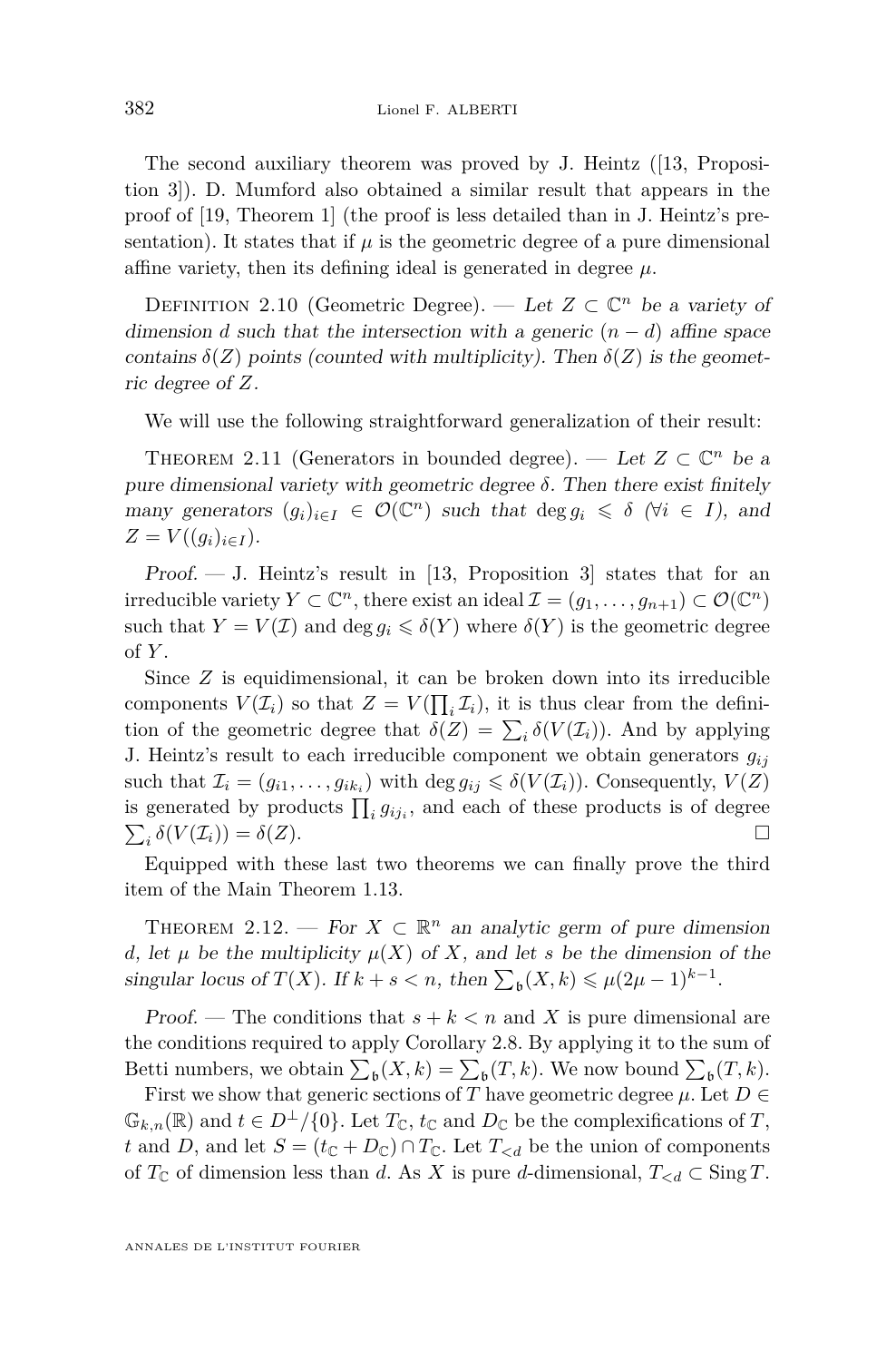The condition  $k + s < n$  thus implies that  $\dim T_{\leq d} < n - k$ , and thus for generic  $D_{\mathbb{C}}$  and  $t_{\mathbb{C}}$ ,  $(t_{\mathbb{C}} + D_{\mathbb{C}})$  avoids  $T_{\leq d}$ . Furthermore, since  $(t_{\mathbb{C}} + D_{\mathbb{C}})$  is generically transverse to  $T_{\mathbb{C}}$ , we have that *S* is a pure dimensional complex variety of dimension  $k + d - n$  in  $t_{\mathbb{C}} + D_{\mathbb{C}} \approx \mathbb{C}^k$ .

Now that we have picked a suitable generic section *S*, we show its geometric degree is  $\mu$ . Let  $D' \in \mathbb{G}_{n-d,n}(\mathbb{C})$ , and  $t' \in D'^{\perp}$  generic such that  $t' + D' \subset t_{\mathbb{C}} + D_{\mathbb{C}}$ . As *D* is generic and  $D' \subset D$  we can assume that  $T \cap D' =$ {0}, and  $(t' + D') \cap T$  is Zariski 0-dimensional. Also  $(t' + D') \cap T_{< d} = \emptyset$  as  $(t_{\mathbb{C}}+D_{\mathbb{C}})$  avoids  $T_{\le d}$ . Therefore we can apply Lemma [2.2](#page-9-0) to  $T, t'$ , and  $D'$ , and we have  $\mu = \dim_{\mathbb{C}} \mathcal{O}((t' + D') \cap T)$ . Since  $(t' + D') \cap T = (t' + D') \cap S$ , we generically have  $\mu = \dim_{\mathbb{C}} \mathcal{O}((t' + D') \cap S)$ , that is the geometric degree of *S* is  $\mu$ .

As we have made sure that *S* is pure dimensional, we can apply the Heintz–Mumford result (Theorem [2.11\)](#page-16-0), and conclude that there exist generators of the defining ideal of *S* in degree  $\mu$ . Since *S* is a complexification,  $S \cap \mathbb{R}^n = (t + D) \cap T$ , and the generators of *S* can be chosen with real coefficients.

Finally, by the Oleinik–Petrovsky bound (Theorem [2.9\)](#page-15-0),  $\sum_{\mathfrak{b}}(T \cap (t +$  $(D)$ )  $\leq \mu(2\mu-1)^{k-1}$ . Since this is true generically for  $D \in \mathbb{G}_{k,n}$  and  $t \in D^{\perp}$ , we can conclude that  $\sum_{\mathfrak{b}} (T, k) \leq \mu (2\mu - 1)^{k-1}$ . — Первый процесс в постановки программа в серверном становки производительно становки производите с производ<br>В серверном становки производительно становки производительно становки производительно становки производительн

#### **3. Proof of Optimality of Main Theorem**

<span id="page-17-0"></span>In this section we prove the optimality of our Main Theorem, which we have formalized in our optimality Theorem [1.17.](#page-8-1) It is proved by means of  $\text{counter-examples whose } 0^{th}$  Betti number is not controllable by the multiplicity of the germ (hence a fortiori neither is  $\sum_{\mathfrak{b}}$ ). First, in Subsection [3.1](#page-17-1) we give an example that shows why it is necessary to assume that the complexification of the germ is pure dimensional. This proves the first point in the optimality Theorem [1.17.](#page-8-1) Then, in Subsection [3.2](#page-18-0) we build counterexample families of every type required by Theorem [1.17](#page-8-1) by giving two explicit counter-example families, and introducing two simple transformations on germs to generate the remaining counter-example families.

#### **3.1. Necessity of pure dimensionality**

<span id="page-17-1"></span>The first example shows a phenomenon that is not specific to the real case and that also occurs in the complex case: only the top dimensional components of a germ are taken into account by the multiplicity, but of course,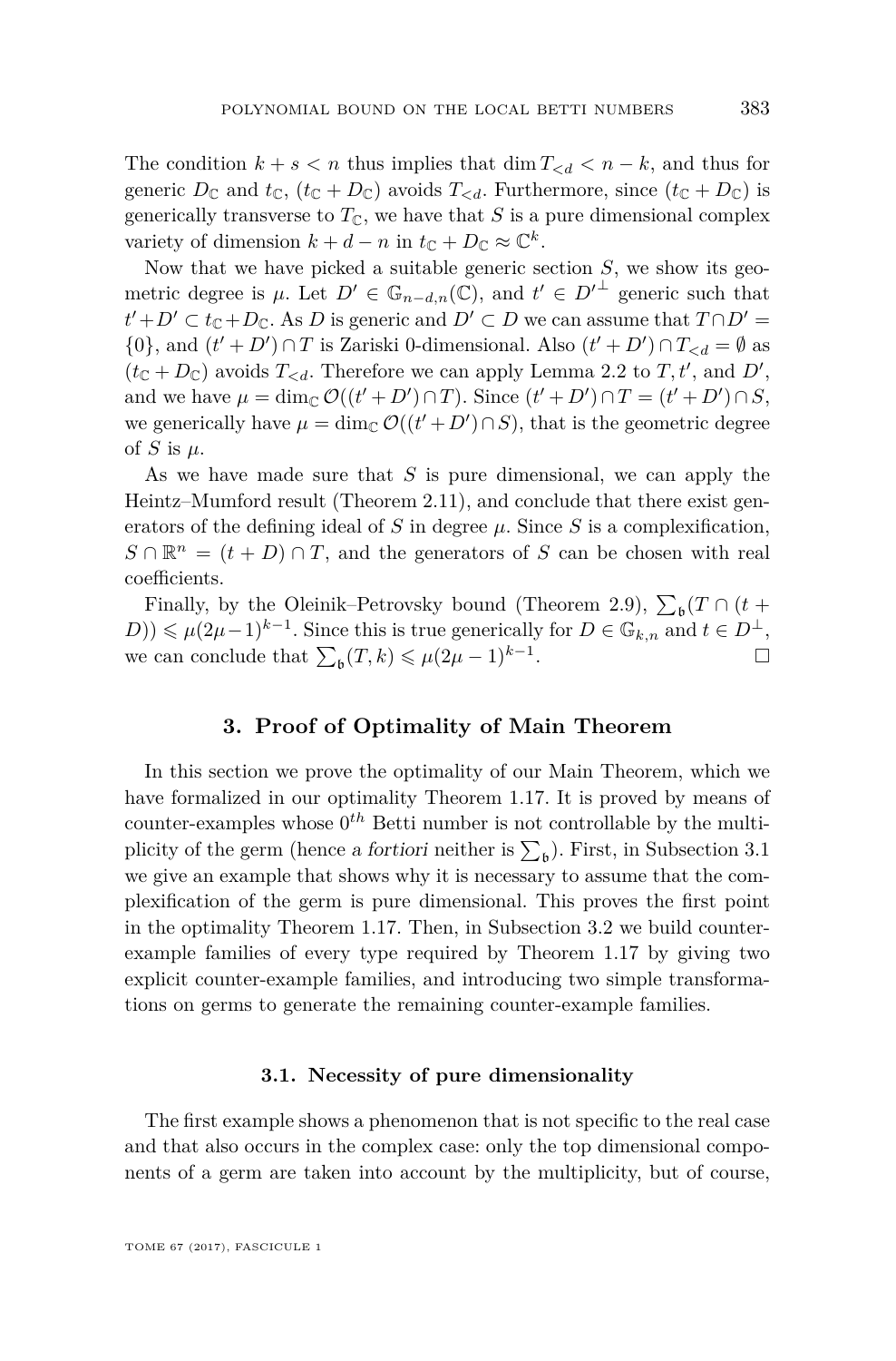<span id="page-18-1"></span>

Figure 3.1. The germ consists of a plane *V* and an arbitrary number of lines  $W_i$ . Therefore a generic planar section by  $P$  has as many connected components as desired because the  $W_i$  do not count toward the multiplicity.

lower dimensional components of the germ can provide connected components when intersecting with an affine space whose dimension is greater than the codimension of the germ. Consequently, these lower dimensional components do not change the multiplicity but can make the number of connected components in a generic section grow arbitrarily large.

Here is one of many ways to construct a family of counter-examples. For any given  $l \in \mathbb{N}$ , let *V* be a *d*-dimensional vector space. Let  $k \in \mathbb{N}$  such that  $n - k < d$ , and choose  $W_1, \ldots, W_l$ ,  $(n - k)$ -dimensional vector spaces such that  $\forall i \neq j$ ,  $W_i \cap W_j = \{0\}$  and  $W_i \cap V = \{0\}$ . Let X be the union of *V* and all the  $W_1, \ldots, W_l$ . The situation for  $n = 3$ ,  $d = 2$ ,  $k = 2$ ,  $l = 4$ is shown in Figure [3.1.](#page-18-1)

The multiplicity of *X* is clearly  $\mu = 1$  as an  $(n - d)$ -dimensional affine space will generically avoid all the  $W_1, \ldots, W_l$  (as  $(n-d) + (n-k)$ )  $(n-d) + d = n$ , and the number of points in a generic intersection with *V* is 1. On the other hand, a generic *k*-dimensional affine space will intersect *V* and all the  $W_1, \ldots, W_l$ , giving rise to  $l+1$  connected components in the intersection.

<span id="page-18-0"></span>In addition, *X* and its tangent cone (which are here the same thing) have an isolated singularity at 0 and their intersection with a generic *k*-dimensional affine space is smooth, therefore the only condition of the Main Theorem that is not satisfied is that the complexification of the germ should be pure dimensional. This proves the first claim of the optimality Theorem [1.17.](#page-8-1)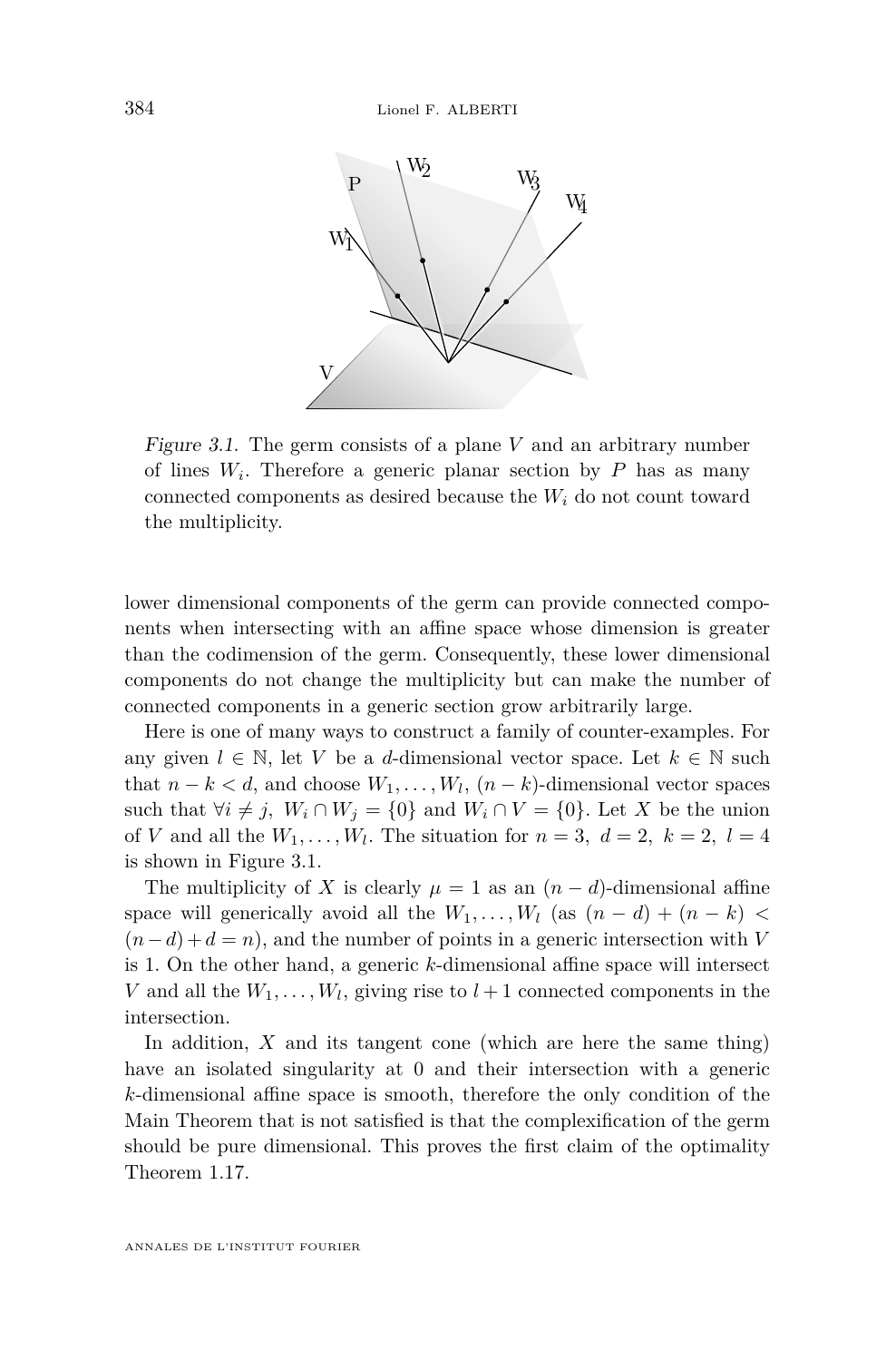#### **3.2. Necessity of controlling the tangent cone**

To find counter-example families of all types (*n, k, s*) as required by the optimality Theorem [1.17,](#page-8-1) we use one counter-example family of type  $(3, 2, 1)$ , a series of counter-example families of type  $(n, n-1, n-1)$ , and two transformations that we can apply to the previous germ families to cover all remaining counter-example family types.

<span id="page-19-1"></span><span id="page-19-0"></span>3.2.1. Counter-example family of type (3,2,1)



Figure 3.2. The tangent cone is a singular line, but it can arise from any number of higher-dimensional components that degenerate on this line.

The counter-example family of type  $(3,2,1)$  is constructed by making ovals degenerate onto a single tangent line as they approach the origin. For any  $l \geqslant 2$ , consider

$$
g_l = (x^2 + y^2 - z^4)^2 + \prod_{i=0}^{2l-1} \left( y - \frac{i - l + 0.5}{l} z^2 \right).
$$

Let  $X_l$  be the associated germs. The germ  $X_3$  is depicted in Figure [3.2.](#page-19-0)

Since we are considering hypersurfaces, the tangent cone is the initial part  $(x^2 + y^2)^2$  of the generator, which defines a real singular line, and the multiplicity is the degree of that initial part  $\mu(X_l) = 4$ . The complexification of the hypersurface is also automatically pure dimensional.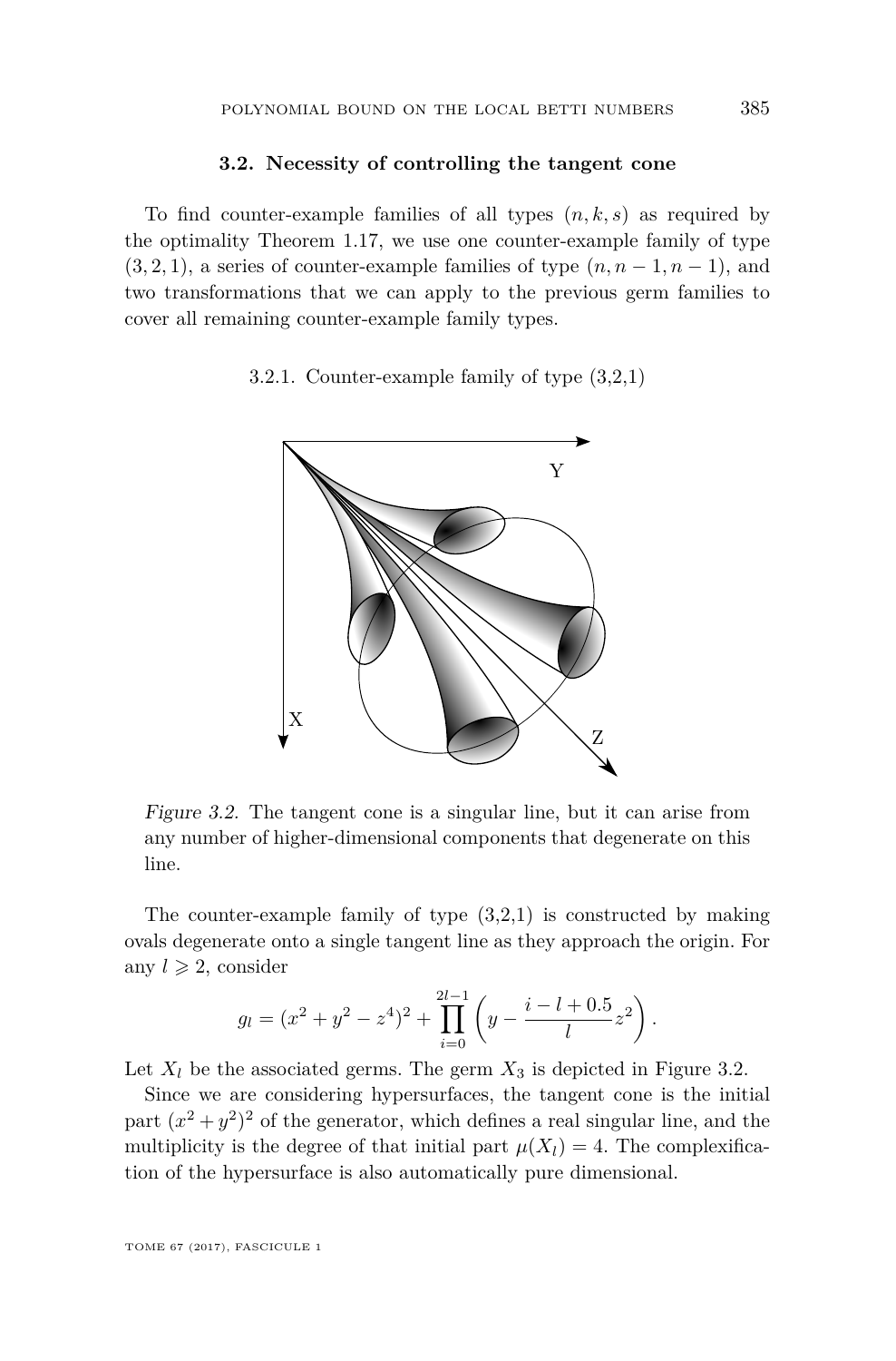On planar sections with constant *z*, the *g<sup>l</sup>* can be seen as a circle with radius *z* 2 (left summand) that is perturbed by an oscillating polynomial along the *y* direction (right summand). Because the right summand is a product of an even number of factors, it is positive for  $y < (-1 + 0.5/l)z^2$ and  $y > (1 - 0.5/l)z<sup>2</sup>$ . In between its sign alternates on strips of width  $z<sup>2</sup>/l$ . The positive strips separate ovals created in negative strips. The first and last negative strips  $(i = 0 \text{ to } i = 1, \text{ and } i = 2l - 2 \text{ to } i = 2l - 1)$  contain the extremities  $(x = 0, y = \pm z^2)$  of the circle defined by the first summand. On all other strips it is elementary to check that the perturbation from the second summand stays smaller than the first summand at  $x = 0$ , which creates two ovals on the circle (since the first summand vanishes on the circle).

We thus have 1 oval for each negative strip at the two extremities of the circle and two ovals for each of the remaining  $l - 2$  negative strips across the circle, and therefore  $2(l - 1)$  ovals in total. This shows that  $\mathfrak{b}_0(X_l, 2) \geq 2(l-1).$ 

#### 3.2.2. Counter-example families of type (n,n-1,n-1)

<span id="page-20-1"></span><span id="page-20-0"></span>

Figure 3.3. A generic plane cannot avoid the funnel-like branches of the germs, but the algebraic tangent cone is the singular plane  $z = 0$ .

For any  $n \in \mathbb{N}$ ,  $n \ge 3$ , we define the families of germ  $X_l = V(f_l) \subset \mathbb{R}^n$  by

$$
f_l = \prod_{r=0}^{2l-1} (x - ry) + z^2 + \sum_{i=1}^{n-3} t_i^4,
$$

ANNALES DE L'INSTITUT FOURIER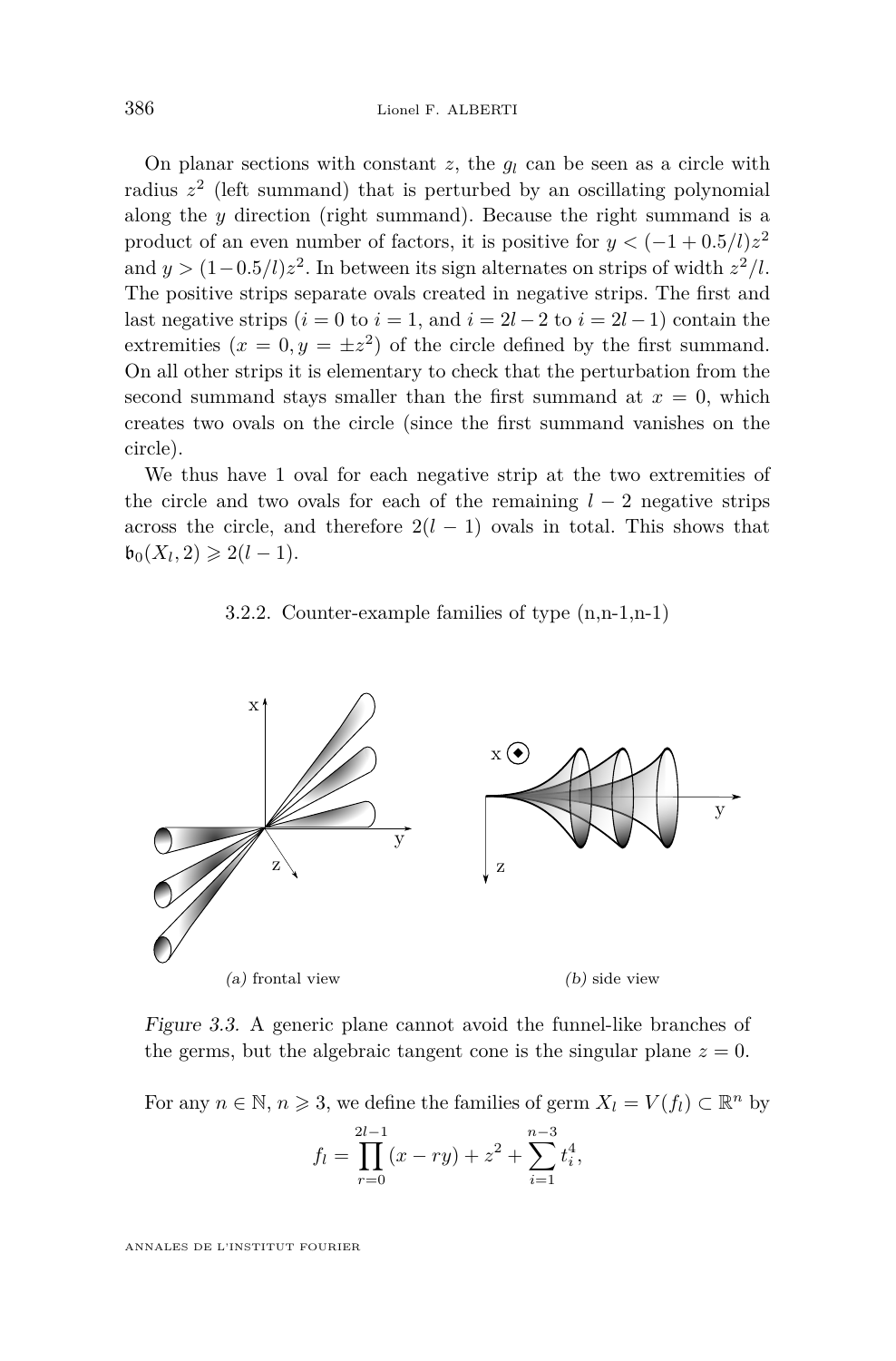where the first three components of  $\mathbb{R}^n$  are associated to the variables  $x, y, z$ , the remaining  $n-3$  components are associated to the  $(t_i)_{i\in\{1,\ldots,n-3\}}$ , and the last summand is taken as being zero for  $n = 3$ . Figure [3.3](#page-20-0) shows what  $X_3$  looks like for  $n = 3$ .

We have  $T(X_l) = V(\text{Init}(f_l)) = V(z^2)$ , and according to Lemma [2.2](#page-9-0)  $\mu(X_l)$  is the number of points counted with multiplicities in the intersection of  $T(X_l)$  with a generic line. Since  $T(X_l)$  is defined by  $z^2$  alone, there are 2 points in a generic section and  $\mu(X_l) = 2$ . Also, as required for this counterexample, the Zariski dimension of  $T(X_l)$  is  $n-1$  and the complexification of the germ is also automatically pure dimensional since it is a hypersurface.

On any intersecting hyperplane *H* for *y* constant, it is easy to verify that the first summand of  $f_l$  is negative iff  $x \in \bigcup_{r=0}^{r=l-1} (2ry, 2ry + y)$ , zero iff  $x \in \{0, \ldots, (2l-1)y\}$ , and positive elsewhere. Since the sum of the second and third summands is 0 when  $z = t_1 = \ldots = t_{n-1} = 0$ , and positive elsewhere,  $f_l$  doesn't vanish where the first summand is positive, and is negative at  $x = 2ry + y/2$ ,  $z = t_1 = \ldots = t_{n-1} = 0$  ( $r \in \{0, \ldots, l-1\}$ ). Therefore by continuity,  $f_l$  must vanish over each interval of the form  $(2ry, 2ry + y)$ , and the connected components over each interval are distinct from components over other intervals since there are intervening intervals of the form  $(2ry + y, 2ry + 2y)$  where  $f_l$  is positive. Since there are *l* intervals of the form  $(2ry, 2ry + y)$ , this shows that  $X_l \cap H$  has at least *l* connected components (there are in fact exactly *l* compact connected components, which we do not prove in detail for the sake of brevity).

One can verify elementarily that the number of connected components in the intersection doesn't change for any intersecting hyperplane in a neighborhood of any *y*-constant hyperplane in  $\overline{\mathbb{G}}_{n-1,n}$ . In the spirit of this article we can show this by invoking the fact that the germ can be Whitney stratified, and for a hyperplane *H* close enough to the origin, *H* is transverse to all strata. Since transversality is an open condition, by the Moving the Wall Theorem the topology is unchanged for all hyperplanes in a neighborhood of  $H$ , thereby showing that hyperplane sections of  $X_l$  do not generically contains less than *l* connected components. Hence  $\lim_{l\to\infty} \mathfrak{b}_0(X_l,k) = \infty$ .

#### 3.2.3. Transformations generating the remaining counter-examples

We now use two simple transformations to generate counter-example families of all types  $(n, k, s)$  such that  $2 \leq k \leq n-1$ , and  $n-k \leq s \leq n-1$ as specified in the optimality Theorem [1.17.](#page-8-1)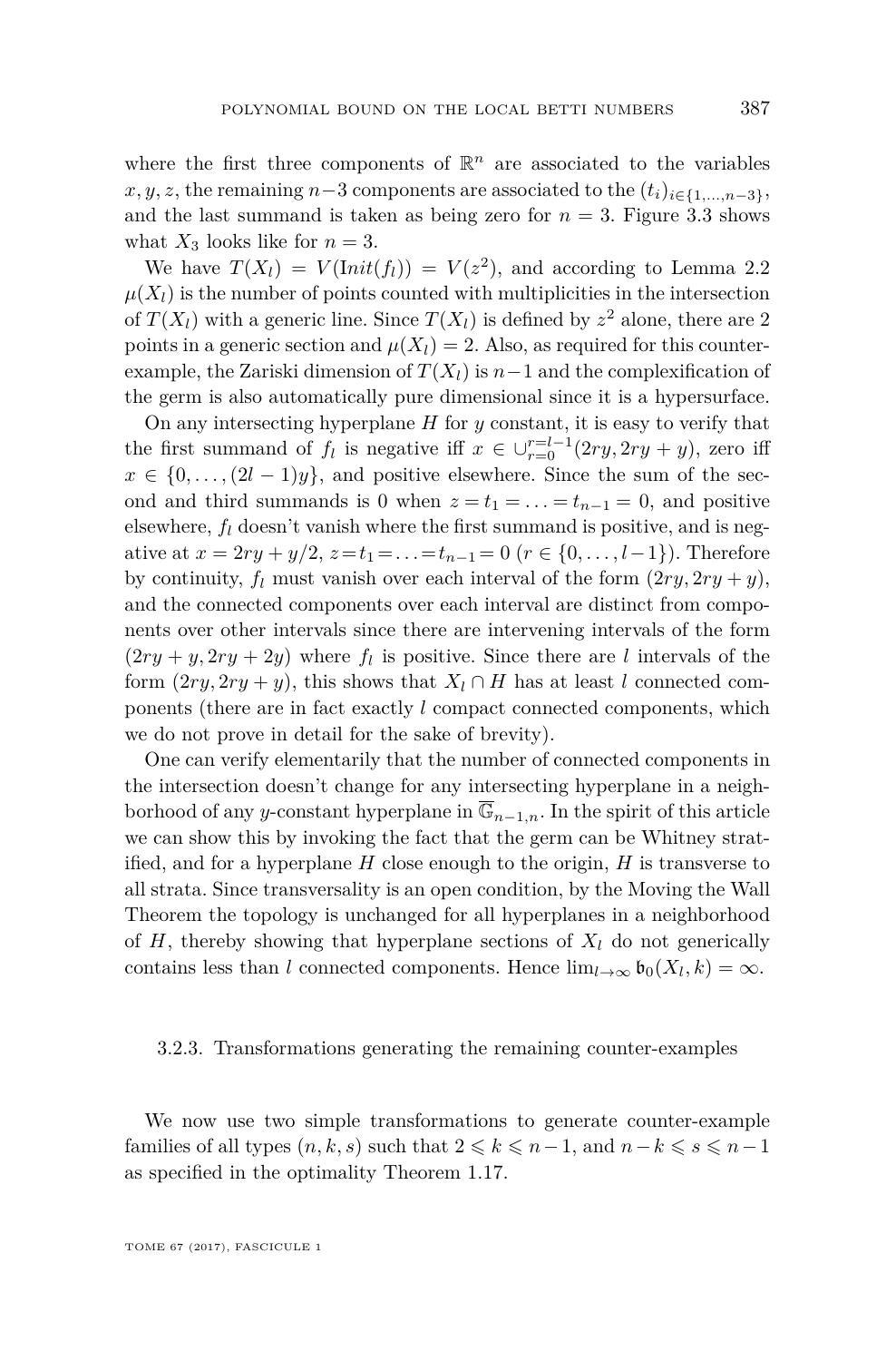DEFINITION 3.1 (Germ Transformations). — If  $X_l$  is a family of real germs in  $\mathbb{R}^n$ , the product transformation of  $X_l$  is

$$
\mathfrak{P}(X_l)=X_l\times\mathbb{R}\ \subset\mathbb{R}^{n+1}.
$$

The embedding transformation of  $X_l$  is

$$
\mathfrak{E}(X_l) = X_l \times \{0\} \subset \mathbb{R}^{n+1}.
$$

<span id="page-22-0"></span>PROPOSITION 3.2. — If a counter-example family  $X_l$  in  $\mathbb{R}^n$  is of type  $(n, k, s)$  then  $\mathfrak{P}(X_l)$  is of type  $(n + 1, k, s + 1)$  and  $\mathfrak{E}(X_l)$  is of type  $(n + 1, k, s + 1)$  $1, k + 1, s$ . Also, if  $X_l$  is pure dimensional, then the families  $\mathfrak{P}(X_l)$  and  $\mathfrak{E}(X_l)$  are also pure dimensional.

Proof. — One can check that the multiplicity of the germs, and the pure dimensionality of the families is preserved by both transformations, as well as the fact that  $\mathfrak{b}_0(X_l, k) = \mathfrak{b}_0(\mathfrak{P}(X_l), k) = \mathfrak{b}_0(\mathfrak{E}(X_l), k+1)$ , and that the dimension of the singular locus of the tangent cone is increased by one by  $\mathfrak P$  and preserved by  $\mathfrak E$ . These proofs are simple, and the details are left to the reader.  $\Box$ 

We now use the two transformations to generate all the types of counterexample families we are missing, and prove the second point of the optimality Theorem [1.17.](#page-8-1)

PROPOSITION 3.3. — For any combination of  $(n, k, s) \in \mathbb{N}^3$  that satisfies the inequalities  $2 \leq k \leq n-1$  and  $n-k \leq s \leq n-1$ , there exists a pure dimensional counter-example family  $(X_l)_{l \in \mathbb{N}}$  of type  $(n, k, s)$ .

Proof. — We work by induction on *n*. We start at  $n = 3$  since  $2 \leq k \leq$  $n-1$  forces  $n \geq 3$ . For  $n=3$  the conditions give two possible types: (3, 2*,* 1) which was given by our first counter-example family in  $3.2.1$  and  $(3, 2, 2)$ which is given by our series of counter-example families in [3.2.2](#page-20-1) of type  $(n, n-1, n-1)$  for  $n = 3$ .

We now prove the induction step. Let  $(n, k, s) \in \mathbb{N}^3$  be a triplet satifying the inequalities in the statement of the proposition.

- If  $k < n-1$ , then  $(n-1, k, s-1)$  still satisfies the inequalities, and by induction we can find a pure dimensional counter-example family of that type. By applying the product transformation, according to Proposition [3.2,](#page-22-0) we obtain a counter-example family of type (*n, k, s*).
- If  $k = n 1$  and  $s < n 1$ , then  $(n 1, k 1, s)$  still satisfies the inequalities, and by induction we can find a pure dimensional counter-example family of that type. By applying the embedding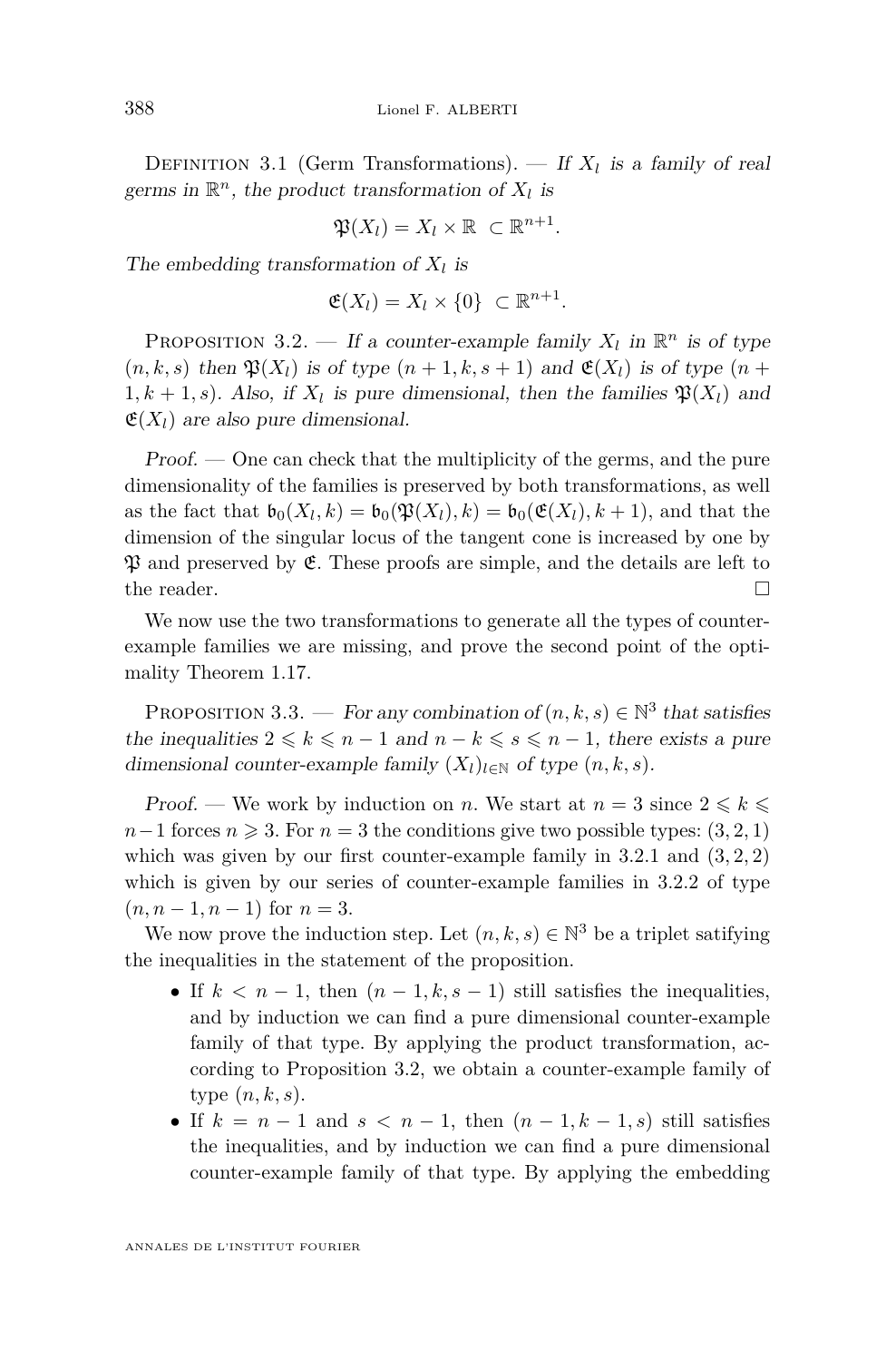transformation, according to Proposition [3.2,](#page-22-0) we obtain a counterexample family of type (*n, k, s*).

• if  $k = n - 1$  and  $s = n - 1$ , then the counter-example family series in [3.2.2](#page-20-1) provides a suitable family of type  $(n, n-1, n-1)$ . □

#### <span id="page-23-0"></span>**4. Bound on Density and Lipschitz–Killing Invariants**

In this section we present a polynomial bound on the local Lipschitz– Killing invariants of a real analytic germ, the first of which is the density (Definition [4.3\)](#page-24-0). The bound we give on the density and the Lipschitz–Killing invariants of a real analytic germ (Proposition [4.9\)](#page-27-0) is relevant to the work in [\[4,](#page-29-5) [5,](#page-29-9) [6\]](#page-29-6) which all involve these quantities. The result is obtained from a localized version of the multidimensional Cauchy–Crofton formula ([\[6,](#page-29-6) Theorem 3.1]) and from our Main Theorem.

In the first place we define the Lipschitz–Killing invariants by a multidimensional Cauchy–Crofton formula. We define the local Lipschitz–Killing invariants by a process of limit from the original Lipschitz–Killing invariants. Then we quote [\[4,](#page-29-5) Theorem 3.1] which gives a direct formula for the local Lipschitz–Killing invariant. This latter formula can be seen as a local version of the multidimensional Cauchy–Crofton formula. Finally we apply the Main Theorem [1.13](#page-6-0) to this expression of the local Lipschitz–Killing invariants to bound them. In order to illustrate the usefulness of these new bounds we conclude by using it to bound the density of an example.

<span id="page-23-1"></span>DEFINITION 4.1 ( $k^{\text{th}}$  Lipschitz–Killing invariants). — Let  $\gamma_{k,n}$  be the unit measure  $\mathcal{O}_n(\mathbb{R})$ -invariant on  $\mathbb{G}_{k,n}$ , where  $\mathcal{O}_n(\mathbb{R})$  is the orthogonal group of  $\mathbb{R}^n$ . Let  $\mathcal{H}^k$  be the usual Lebesgue measure on  $\mathbb{R}^k$ . For any real sub-analytic set *X* in  $\mathbb{R}^n$ , the *k*<sup>th</sup> Lipschitz–Killing invariant  $\Lambda^k(X)$  is defined by:

$$
\Lambda_k(X) = \beta(k,n)^{-1} \int_{V \in \mathbb{G}_{k,n}} \int_{y \in V} \chi\left(X \cap \pi_V^{-1}(\{y\})\right) d\mathcal{H}^k(y) d\gamma_{k,n}(V),
$$

where *χ* is the Euler characteristic,  $\beta(k,n)$  only depends on *k* and *n* and  $\pi_V$  *is the orthogonal projection to V*.

These invariants are to be paralleled with the Vitushkin variations:

<span id="page-23-2"></span>DEFINITION 4.2 (Vitushkin variations). — For any set  $S \subset \mathbb{R}^n$ , let  $V_0(S)$  be the number of connected components of *S*, and

$$
V_i(S) = c(i) \int_{L \in \mathcal{G}_{n-i}} V_0(S \cap L) dL,
$$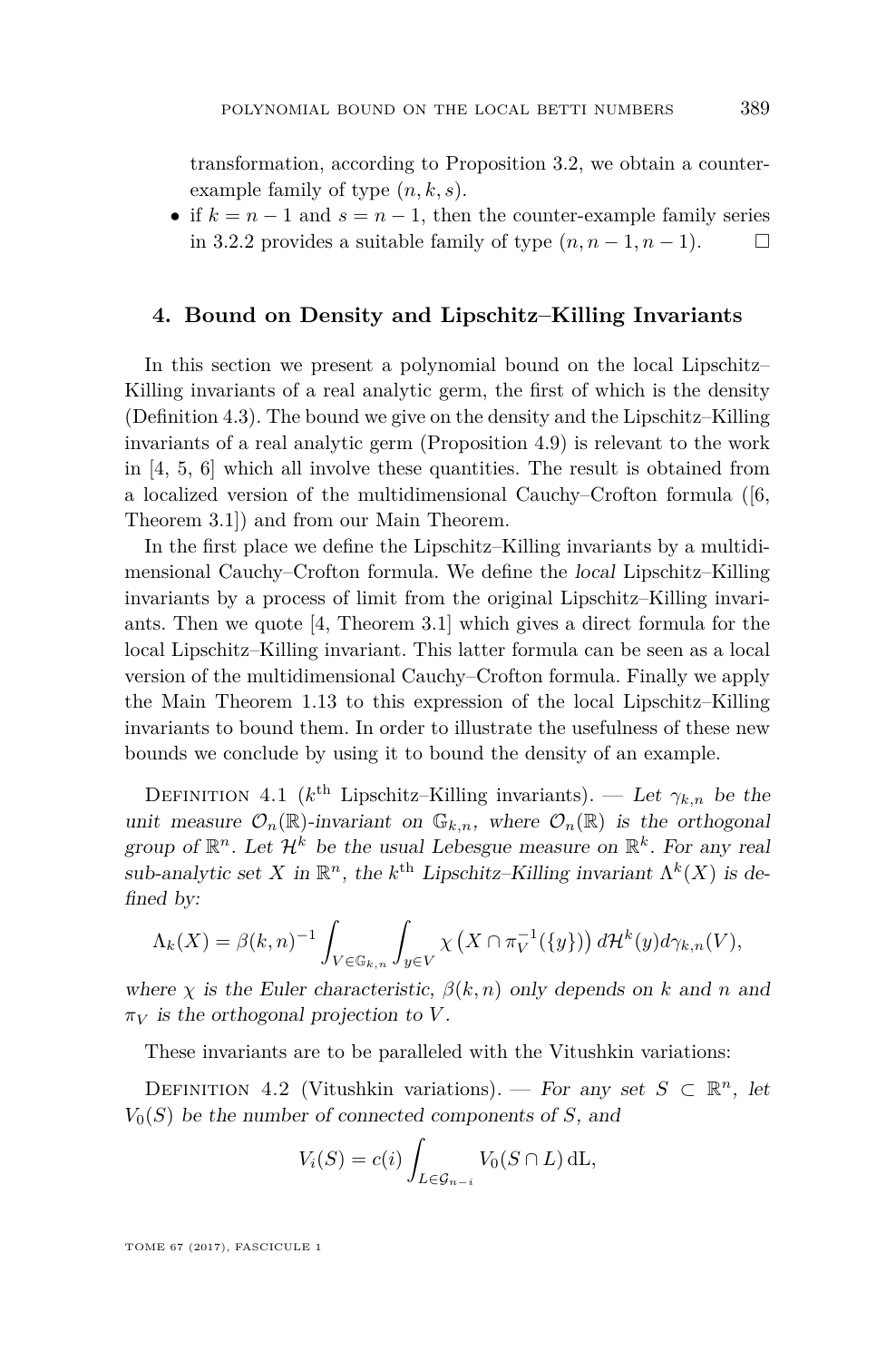where  $\mathcal{G}_k$  is the Grassmannian of affine spaces of dimension  $k$  in  $\mathbb{R}^n$ , dL is the canonical measure on  $\mathcal{G}_{n-i}$ , and  $c(i) = \begin{pmatrix} 1 \\ 1 \end{pmatrix}$ *L*∈G*n*−*<sup>i</sup>*  $V_0([0,1]^i \cap L) \, \mathrm{dL}$  $\bigg)^{-1}$ , (so that  $V_i([0,1]^i) = 1$  and  $c(n) = 1$ ).

The Vitushkin variations have a more straightforward geometric interpretation since their definition is based on the number of connected components, but the Lipschitz–Killing invariants have more interesting algebraic properties. This is due to the fact that the Lipschitz–Killing invariants enjoy the same additivity property as the Euler characteristic from which they are derived (i.e.  $\Lambda_k(X \cup Y) = \Lambda_k(X) + \Lambda_k(Y) - \Lambda_k(X \cap Y)$ ).

<span id="page-24-0"></span>DEFINITION 4.3 (Local Lipschitz–Killing invariants and Density). — For a real sub-analytic germ  $X \subset \mathbb{R}^n$  at the origin, the  $k^{\text{th}}$  local Lipschitz– Killing invariant of *X* is defined by:

$$
\Lambda_k^{loc}(X) = \lim_{r \to 0} \frac{\Lambda_k(X \cap B^n(0,r))}{\mathcal{H}^k(B^k(0,r))},
$$

where  $B^k(0,r)$  stands for the *k*-dimensional ball centered at the origin of radius *r*. It is proved in [\[15,](#page-29-16) Theorem 2.2] that this limit exists.

When  $k = \dim(X)$ , the fibers  $\pi_V^{-1}(\{y\})$  are generically 0-dimensional, and the Euler characteristic simply counts the number of points in those fibers. In this case the  $k^{\text{th}}$  local Lipschitz–Killing invariant of *X* is called the *k*-density of *X* and it is defined as:

$$
\Theta_k(X) = \Lambda_k^{loc}(X) = \lim_{r \to 0} \frac{\Lambda_k(X \cap B^n(0,r))}{\mathcal{H}^k(B^k(0,r))}.
$$

At this point, it would already be possible to use the Main Theorem [1.13](#page-6-0) to derive a bound on the *k*-density and the local Lipschitz–Killing invariants. If we did so we would obtain a bound that is not sharp. Conceptually this would amount to approximating the balls by their bounding cubes. To avoid losing this sharpness we use an alternate characterization of the *k*-density and the local Lipschitz–Killing invariants. It comes from a local version of the multidimensional Cauchy–Crofton formula.

DEFINITION 4.4 (Local polar profiles and local polar Euler characteristic). — Let *X* be a real sub-analytic germ at the origin. Let  $\operatorname{Crit}(\pi_V|_X)$ be the critical locus of  $\pi_V$  on  $X_{\text{smooth}}$ , where  $X_{\text{smooth}} = X \setminus \text{Sing } X$ . Let  $\mathcal{O}_X^k$  be the vector spaces  $V \in \mathbb{G}_{k,n}$  such that  $T(X) \cap V^{\perp} = \{0\}$ , where *T*(*X*) is the tangent cone to *X*.

The local polar profiles of *X* for *V* are the connected components  $K_j^V$  $(j \in \{0, \ldots, n_V\})$  of the open germ  $\pi_V(X) \setminus \pi_V(\mathrm{Crit}(\pi_V|_X))$ . The definition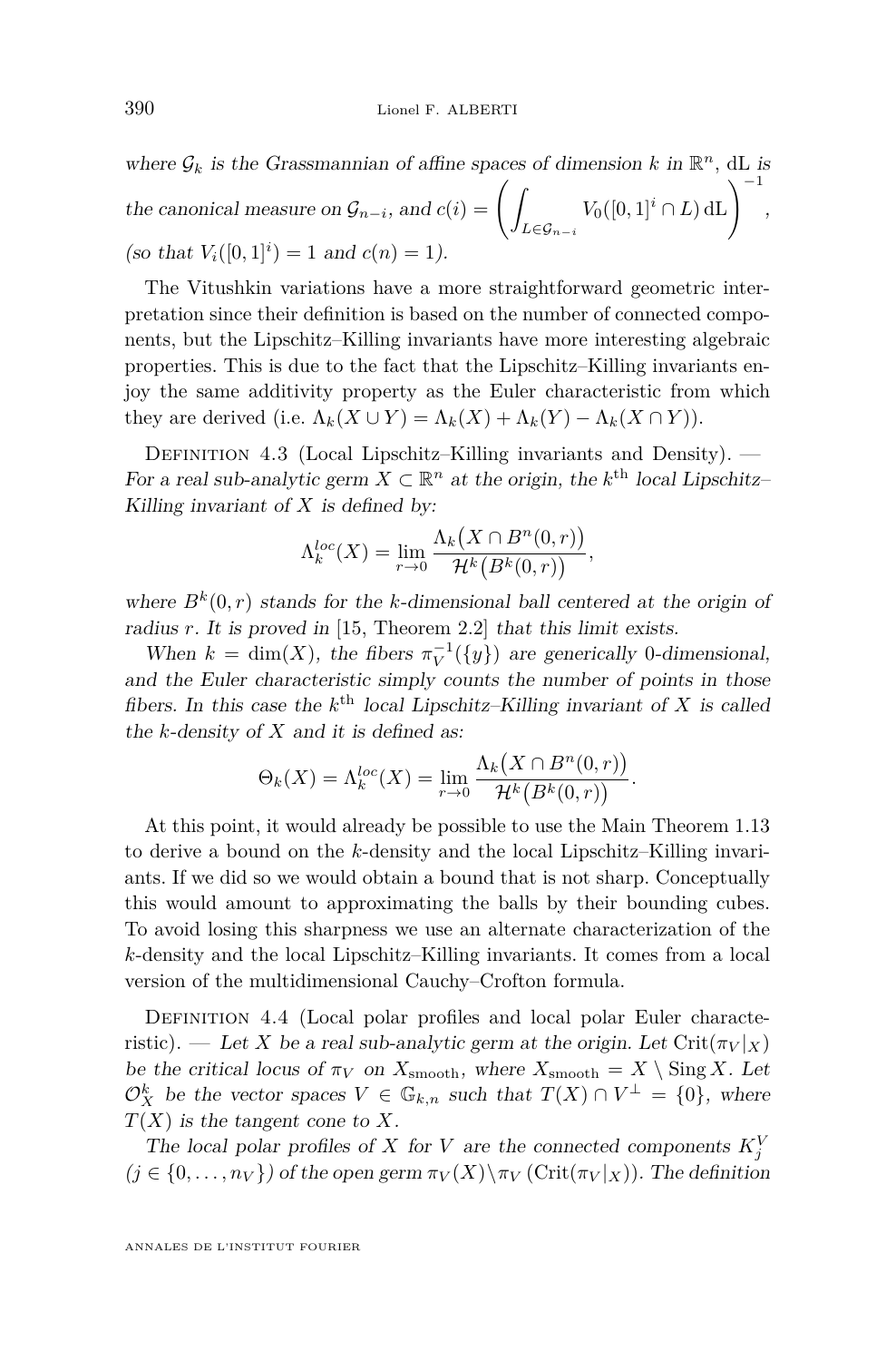of Crit( $\pi_V|_X$ ) entails that the topology of the fibers  $(X \cap \pi^{-1}(y))$   $(y \in V)$ is constant when *y* runs over a given  $K_j^V$ . Therefore, the Euler characteristic of  $(X \cap \pi^{-1}(y))$  is constant over the  $K_j^V$ .

We call this constant the local polar Euler characteristic  $\chi_j^V$  associated to  $K_j^V$ . When  $\dim(V) = \dim(X)$ , the fiber contains finitely many points, and  $\chi_j^V$  is thus the number of points in each fiber. In this case, we denote  $\chi_j^V$  by  $e_j^V$ .

DEFINITION 4.5 (Local polar invariants).  $-$  Let *X* be a real sub-analytic germ of  $\mathbb{R}^n$ . The  $k^{\text{th}}$  local polar invariant associated to *X* is:

$$
\sigma_k(X) = \int_{V \in \mathcal{O}_X^k} \left( \sum_{j=0}^{n_V} \chi_j^V \Theta_k(K_j^V) \right) d\gamma_{k,n}(V).
$$

<span id="page-25-0"></span>THEOREM 4.6 (Local multidimensional Cauchy–Crofton formula). — Let *X* be a real sub-analytic germ of  $\mathbb{R}^n$ . Theorem 3.1 in [\[4\]](#page-29-5) states that there exists an upper-triangular matrix  $M \in \mathcal{M}_n(\mathbb{R})$  such that

$$
\left(\begin{array}{c} \Lambda_1^{loc} \\ \vdots \\ \Lambda_n^{loc} \end{array}\right) = \left(\begin{array}{cccc} M_{1,1} & M_{1,2} & \dots & M_{1,n-1} & M_{1,n} \\ 0 & M_{2,2} & \dots & M_{2,n-1} & M_{2,n} \\ \vdots & & & \vdots \\ 0 & 0 & \dots & 0 & M_{n,n} \end{array}\right) \left(\begin{array}{c} \sigma_1 \\ \vdots \\ \sigma_n \end{array}\right)
$$

where  $M_{i,i} = 1$ , and for  $i < j \leq n$ :

$$
M_{i,j} = \frac{\alpha_j}{\alpha_{j-i} \alpha_i} C_j^i - \frac{\alpha_{j-1}}{\alpha_{j-1-i} \alpha_i} C_{j-1}^i,
$$

with  $\alpha_k$  the *k*-dimensional volume of the unit ball in  $\mathbb{R}^k$  and  $C_j^i$  the usual binomial coefficients.

Remark 4.7. — The previous result extends the local Cauchy–Crofton formula for the density in [\[4\]](#page-29-5) which asserts that for a *k*-dimensional real analytic germ  $X$  at 0 in  $\mathbb{R}^n$ :

$$
\Theta_k(X) = \int_{V \in \mathcal{O}_X^k} \left( \sum_{j=0}^{n_V} e_j^V \Theta_k(K_j^V) \right) d\gamma_{k,n}(V).
$$

This is simply because for  $i > k$ , the  $(n - i)$ -dimensional spaces avoid X generically and thus,  $\sigma_i = 0$ . As *M* is upper-triangular the only non-zero coefficient involved in the expression of  $\Theta_k(X)$  (=  $\Lambda_k^{loc}(X)$ ) is the diagonal coefficient  $M_{k,k} = 1$ , hence giving the above equality for the density.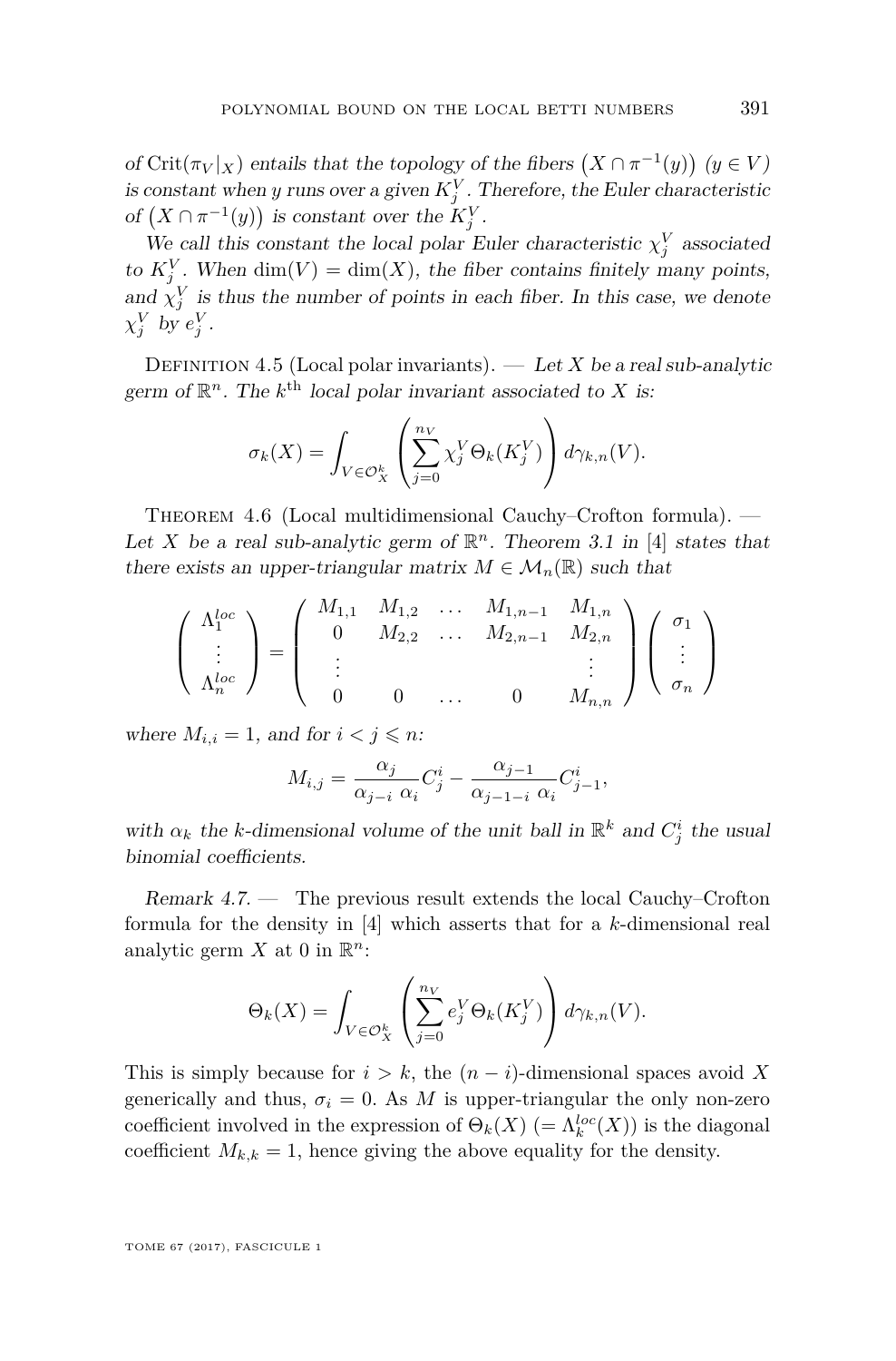The relation given by Theorem [4.6](#page-25-0) between the  $\sigma_i$  and the local Lipschitz– Killing invariants enables us to derive the following bounds on the  $\Lambda_i^{loc}$ :

<span id="page-26-0"></span>PROPOSITION 4.8 (Bound on the  $\sigma_i$ ). — Let  $X \subset \mathbb{R}^n$  be a real analytic germ at the origin. Let *T* be the algebraic tangent cone to *X*. Then

(1) If  $l = \dim(X)$ , we have the inequality

$$
\sigma_l(X) = \Theta_l(X) \leq \mu(X).
$$

(2) For any  $l \in \mathbb{N}$ , if dim  $(\text{Sing } T) < l$  and  $X_{\mathbb{C}}$  is pure dimensional, then

$$
\sigma_l(X) \leqslant \mu(X)(2\mu(X) - 1)^{n-l-1}.
$$

Proof. — We start from the expression of  $\sigma_l(X)$ . Let  $k = n - l$ . The bound stems from the simple fact that the sum of Betti numbers for a given set is a bound on the Euler characteristic of that set since this latter one is an alternating sum of Betti numbers. Under the hypothesis of the proposition, we can apply the Main Theorem [1.13,](#page-6-0) and we can conclude that for a generic  $V \in \mathbb{G}_{l,n}$  and  $y \in V$ 

$$
\lim_{\lambda \to 0} \chi \left( X \cap \pi_V^{-1}(\lambda y) \right) \le \mu(X) \quad \text{in case 1,}
$$
\n
$$
\lim_{\lambda \to 0} \chi \left( X \cap \pi_V^{-1}(\lambda y) \right) \le \mu(X) (2\mu(X) - 1)^{n-l-1} \quad \text{in case 2.}
$$

If  $\Theta_l(K_j^V)$  is non-zero, for some *y* we have a whole segment  $(0, y) \subset$  $\pi_V(K_j^V)$ . Therefore, for that *y* we have

$$
\lim_{\lambda \to 0} \chi \left( X \cap \pi_V^{-1}(\lambda y) \right) = \chi \left( X \cap \pi_V^{-1}(y) \right) = \chi_j^V.
$$

We then replace  $\chi_j^V$  in the definition of  $\sigma_l(X)$  with  $\lim_{\lambda \to 0} \chi(X \cap \pi_V^{-1}(\lambda y))$ and use the inequalities above to yield

$$
\sigma_l(X) \leq \mu(X) \int_{V \in \mathcal{O}_X^l} \left( \sum_{j=0}^{n_V} \Theta_l(K_j^V) \right) d\gamma_{l,n}(V) \qquad \text{in case 1},
$$

$$
\sigma_l(X) \leq \mu(X)(2\mu(X) - 1)^{l-1} \int_{V \in \mathcal{O}_X^l} \left( \sum_{j=0}^{n_V} \Theta_l(K_j^V) \right) d\gamma_{l,n}(V) \quad \text{in case } 2.
$$

Notice that if  $\Theta_l(K_j^V)$  was zero, the inequalities on  $\chi_j^V$  might not hold (e.g. the counter-example families in Section [3\)](#page-17-0), but this does not matter as they do not count in the Cauchy–Crofton expression of  $\sigma_l(X)$ . Finally by definition of the  $K_j^V$  we have:

$$
\bigcup_{j=0}^{n_V} K_j^V = V_0 \setminus \pi_V \left( \text{Crit}(\pi_V|_X) \right),
$$

ANNALES DE L'INSTITUT FOURIER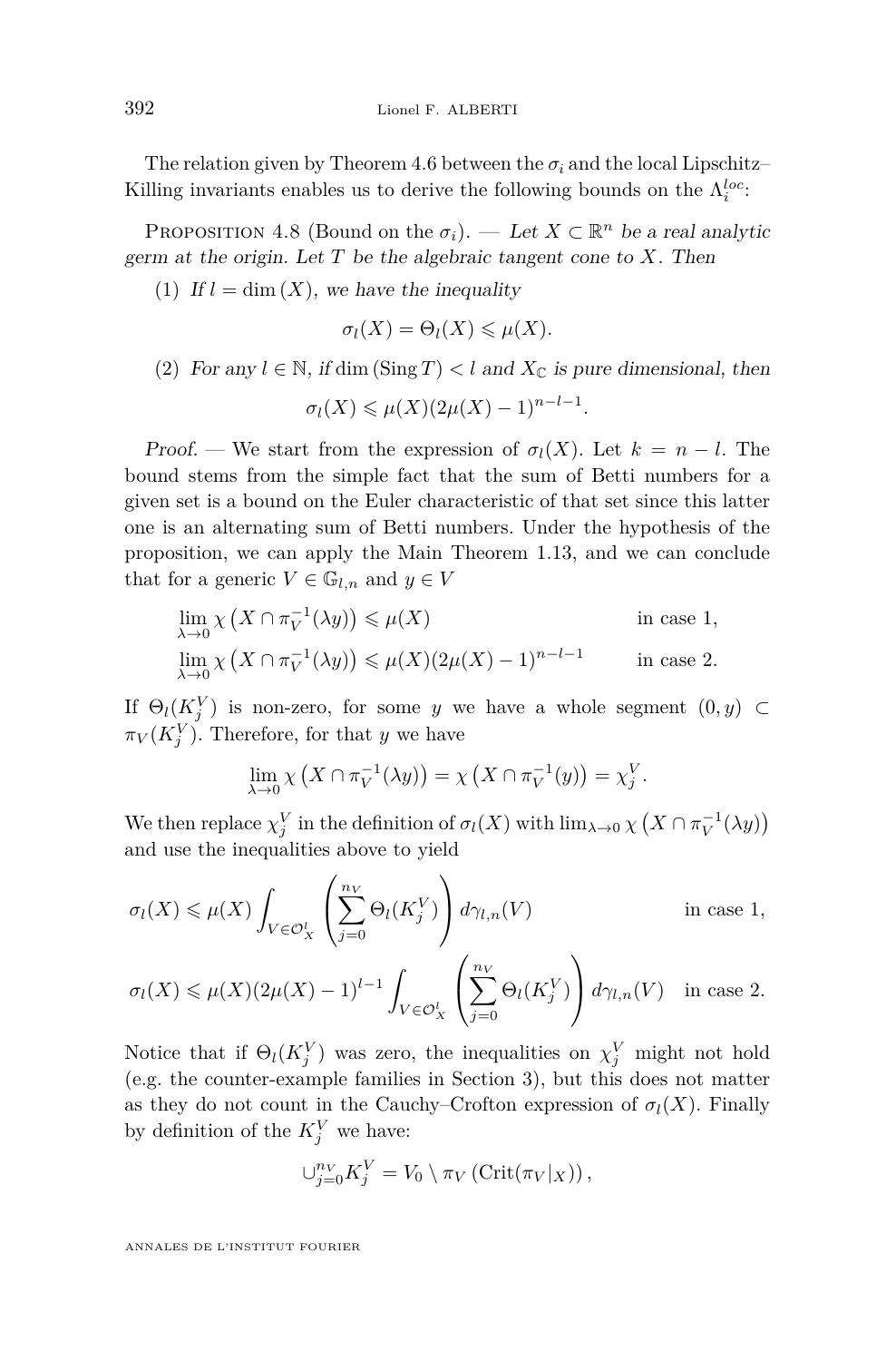where  $V_0$  denotes the germ at 0 associated to  $V$ . Furthermore the previous union is disjoint and  $\pi_V(\text{Crit}(\pi_V|\chi))$  is of measure 0. This shows that

$$
\sum_{j=0}^{n_V} \Theta_l(K_j^V) = \Theta_l\Big(V_0 \setminus \pi_V\big(\text{Crit}(\pi_V|_X)\big)\Big)
$$

$$
= \Theta_l(V_0) = 1.
$$

In the end we obtain the desired result, since  $\mathcal{O}_X^l$  is dense in  $\mathbb{G}_{l,n}$ :

$$
\sigma_l(X) \leq \mu(X) \int_{V \in \mathcal{O}_X^l} 1 \, d\gamma_{l,n}(V)
$$
  
\n
$$
\leq \mu(X) \qquad \text{in case } 1,
$$
  
\n
$$
\sigma_l(X) \leq \mu(X)(2\mu(X) - 1)^{l-1} \int_{V \in \mathcal{O}_X^l} 1 \, d\gamma_{l,n}(V)
$$
  
\n
$$
\leq \mu(X)(2\mu(X) - 1)^{l-1} \qquad \text{in case } 2.
$$

<span id="page-27-0"></span>Proposition 4.9 (Bound on local Lipschitz–Killing invariants). — Let *X* be an analytic germ at 0 of dimension *d* such that dim (Sing  $T$ )  $\lt k$ . Then we have the following bound on the  $k^{\text{th}}$  local Lipschitz–Killing invariant of *X*:

$$
\Lambda_k^{loc}(X) \leq M_{k,d} \mu(X) + \sum_{l=k}^{d-1} M_{k,l} \mu(X) (2\mu(X) - 1)^{l-1},
$$

where *M* is defined as in Theorem [4.6.](#page-25-0)

Proof. — By Proposition [4.8,](#page-26-0) we have a bound in terms of the multiplicity for every  $\sigma_l(X)$ . We can store those bounds in a vector *b*. According to Theorem [4.6,](#page-25-0) the vector  $(\Lambda_l(X))$  which is made up of the local Lipschitz– Killing invariants, is the image of the vector  $(\sigma_l(X))$  through M. The coefficients of *M* are all non-negative, therefore after applying *M* to the vector *b*, we obtain a vector whose components bound the  $\Lambda_l(X)$ . By expanding the product Mb we obtain the bounds announced in the proposition. The sum ends at  $M_{k,d}$  because the  $\sigma_l(X)$  for  $l > d$  all vanish (as  $(n-l)$ -dimensional spaces generically avoid  $X$ ).

Remark 4.10. — For  $k = \dim(X)$ , the previous proposition gives:

$$
\Lambda_k^{loc}(X) \leqslant M_{k,k}\mu(X) = \mu(X).
$$

As  $\Lambda_k^{loc}(X) = \Theta_k(X)$  by definition, the previous proposition yields the same result as the first item of Proposition [4.8](#page-26-0) in this case.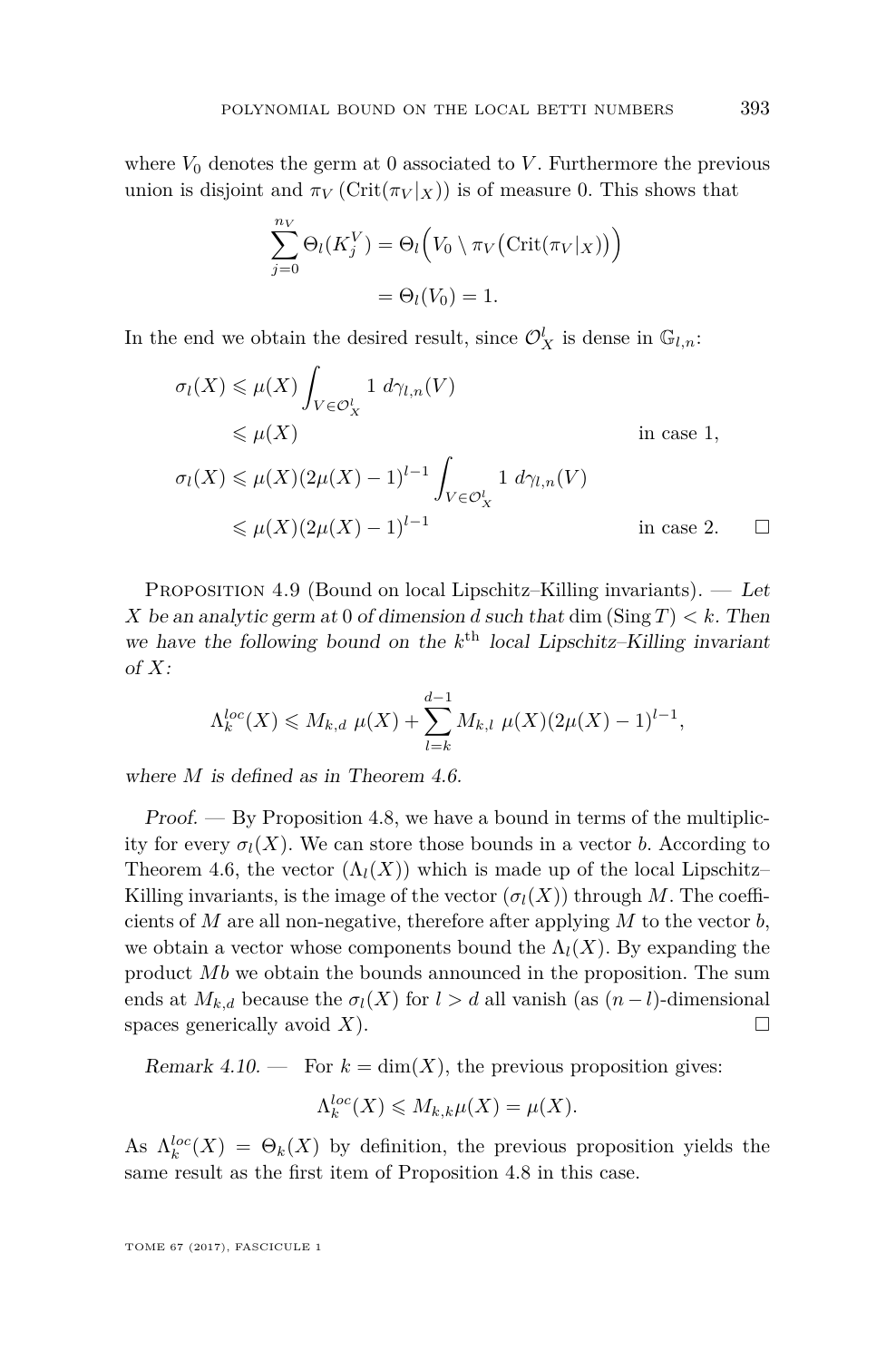So that the reader can appreciate the sharpness of our bound in view of existing results, we now recall the known Oleinik–Petrovsky/Thom–Milnor bound for the density:

<span id="page-28-0"></span>Theorem 4.11 (The Oleinik–Petrovsky/Thom–Milnor Bound on Density). — For an analytic germ  $X \subset \mathbb{R}^n$  of dimension *l* defined by functions  $f_1, \ldots, f_k$  of degree  $d_1, \ldots, d_k$ ,

$$
\Theta_l(X) \leq (d+1)(2d+1)^{n-l-1}
$$
 where  $d = \sum_{i=1}^k d_i$ .

Proof. — This is a straightforward application of [\[23,](#page-30-1) Theorem 5.5] for semi-algebraic sets (using 2 inequalities there to encode 1 equality here).

Our bound is sharper because it is a localization of the Oleinik–Petrovsky bound: the defining functions may store information on what happens away from the origin, but the multiplicity only accounts for what happens at the origin.

For further illustration, we can work out an example where the variety *X* is defined by

$$
(x(x-z3)(x-2z2), y(y-z3)(y-2z2), (x+y)(x+y-z3)).
$$

Those generators have degrees 6*,* 6, and 4. Therefore by the Oleinik– Petrovsky bound for the density [4.11](#page-28-0) we have

$$
\Theta_1(X) \le (16+1)(2 \times 16 + 1)^{3-1-1} = 17 \times 33 = 561.
$$

The multiplicity can be shown to be 3 (see Remark [1.12](#page-6-4) for a way to do this using Gröbner bases). Therefore, the bound in Proposition [4.8](#page-26-0) states that

$$
\Theta_1(X) \leqslant 3.
$$

In fact, the intersection of *X* with a generic plane has exactly 3 points in it, therefore the density of *X* is equal to 3, and our bound was optimal.

#### **Acknowledgements**

I thank Prof. G. Comte, my former PhD co-adviser at the University of Nice, for suggesting to me that a bound could be derived on local Betti numbers of real germs with interesting applications to well-known invariants. His help was instrumental not only in guiding me through existing mathematical knowledge during my PhD, but also in providing much needed feedback as I was writing this article.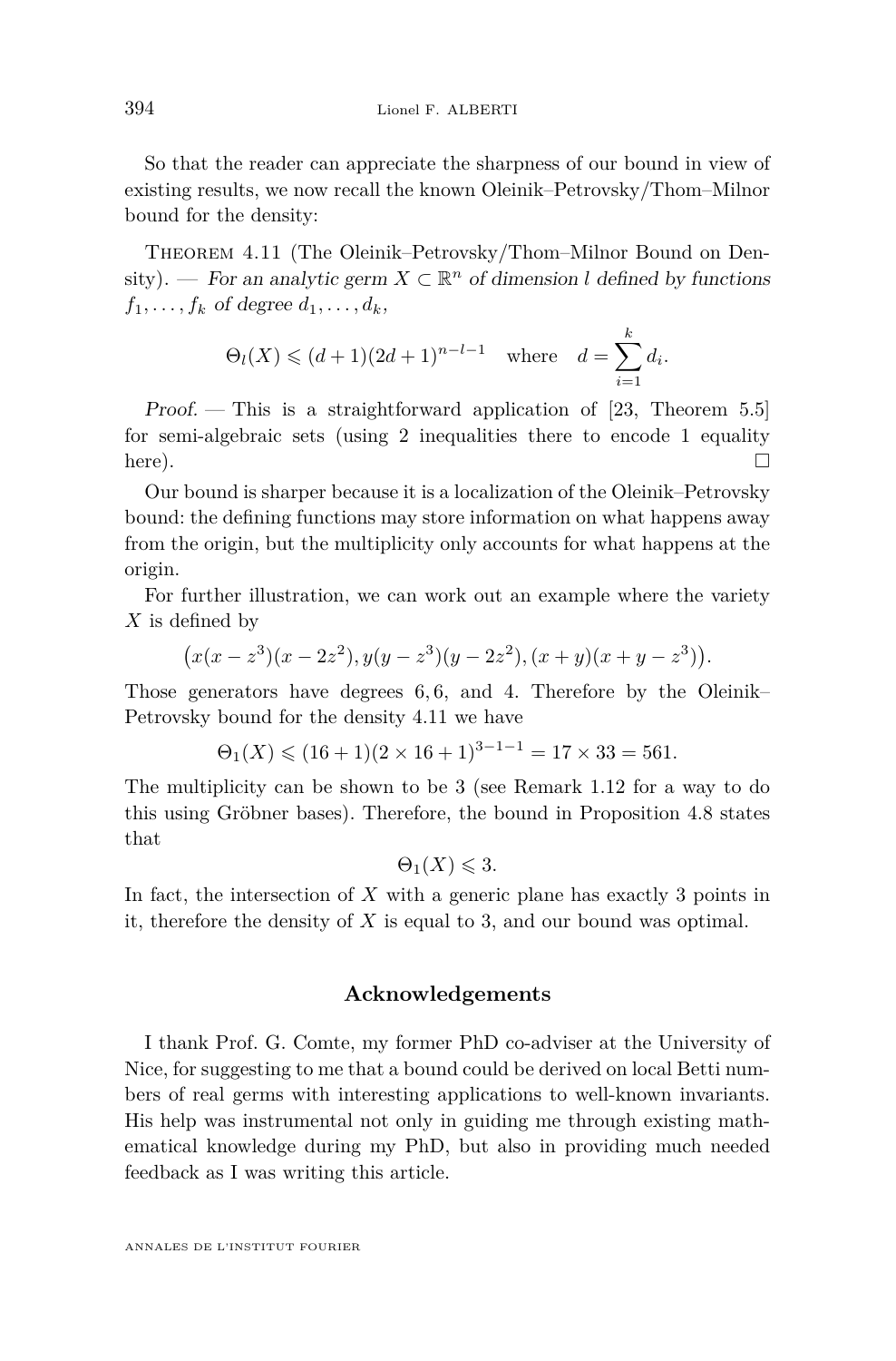As most of the work presented in this article was done during my PhD, I must also thank Dr. B. Mourrain, my PhD adviser at the University of Nice, and Prof. E. Bierstone, who supervised me for a year at the University of Toronto, who both contributed to the shaping of the mathematical skills I relied on in the present work.

#### BIBLIOGRAPHY

- <span id="page-29-14"></span>[1] R. BENEDETTI, F. LOESER & J.-J. RISLER, "Bounding the number of connected components of a real algebraic set", Discrete Comput. Geom. **6** (1991), no. 3, p. 191- 209.
- <span id="page-29-7"></span>[2] A. Bernig & L. Bröcker, "Lipschitz-Killing invariants", Math. Nachr. **245** (2002), p. 5-25.
- <span id="page-29-15"></span>[3] J. Bochnak, M. Coste & M.-F. Roy, Géométrie algébrique réelle, Ergebnisse der Mathematik und ihrer Grenzgebiete (3) [Results in Mathematics and Related Areas (3)], vol. 12, Springer-Verlag, Berlin, 1987, x+373 pages.
- <span id="page-29-5"></span>[4] G. COMTE, "Formule de Cauchy-Crofton pour la densité des ensembles sousanalytiques", C. R. Acad. Sci. Paris Sér. I Math. **328** (1999), no. 6, p. 505-508.
- <span id="page-29-9"></span>[5] ——— , "Équisingularité réelle : nombres de Lelong et images polaires", Ann. Sci. École Norm. Sup. **33** (2000), no. 6, p. 757-788.
- <span id="page-29-6"></span>[6] G. Comte, P. Graftiaux & M. Merle, "Équisingularité réelle II : invariants locaux et conditions de régularité", Ann. Sci. École Norm. Sup. **41** (2008), no. 2, p. 1-48.
- <span id="page-29-1"></span>[7] R. N. Draper, "Intersection theory in analytic geometry", Math. Ann. **180** (1969), p. 175-204.
- <span id="page-29-12"></span>[8] J.-C. FAUGÈRE, "A new efficient algorithm for computing Gröbner bases without reduction to zero (*F*5)", in Proceedings of the 2002 International Symposium on Symbolic and Algebraic Computation (New York), ACM, 2002, p. 75-83 (electronic).
- <span id="page-29-10"></span>[9] H. FEDERER, "The  $(\varphi, k)$  rectifiable subsets of *n*-space", Trans. Amer. Soc. **62** (1947), p. 114-192.
- <span id="page-29-11"></span>[10] ——— , Geometric measure theory, Die Grundlehren der mathematischen Wissenschaften, Band 153, Springer-Verlag New York Inc., New York, 1969,  $xiv+676$  pages.
- <span id="page-29-2"></span>[11] M. Goresky & R. MacPherson, Stratified Morse theory, Ergebnisse der Mathematik und ihrer Grenzgebiete (3) [Results in Mathematics and Related Areas (3)], vol. 14, Springer-Verlag, Berlin, 1988, xiv+272 pages.
- <span id="page-29-13"></span>[12] R. Hartshorne, Algebraic geometry, Springer-Verlag, New York-Heidelberg, 1977, Graduate Texts in Mathematics, No. 52, xvi+496 pages.
- <span id="page-29-4"></span>[13] J. Heintz, "Definability and fast quantifier elimination in algebraically closed fields", Theoret. Comput. Sci. **24** (1983), no. 3, p. 239-277.
- <span id="page-29-8"></span>[14] L. D. Ivanov, Variatsii mnozhestv i funktsii [Variations of sets and functions], Izdat. "Nauka", Moscow, 1975, Edited by A. G. Vituškin, 352 pages.
- <span id="page-29-16"></span>[15] K. Kurdyka & G. Raby, "Densité des ensembles sous-analytiques", Ann. Inst. Fourier (Grenoble) **39** (1989), no. 3, p. 753-771.
- <span id="page-29-0"></span>[16] F. Loeser, "Un analogue local de l'inégalité de Petrowsky-Oleinik", in Séminaire sur la géométrie algébrique réelle, Tome I, II, Publ. Math. Univ. Paris VII, vol. 24, Univ. Paris VII, Paris, 1986, p. 73-83.
- <span id="page-29-3"></span>[17] J. Mather, "Notes on topological stability", Bull. Amer. Math. Soc. (N.S.) **49** (2012), no. 4, p. 475-506.